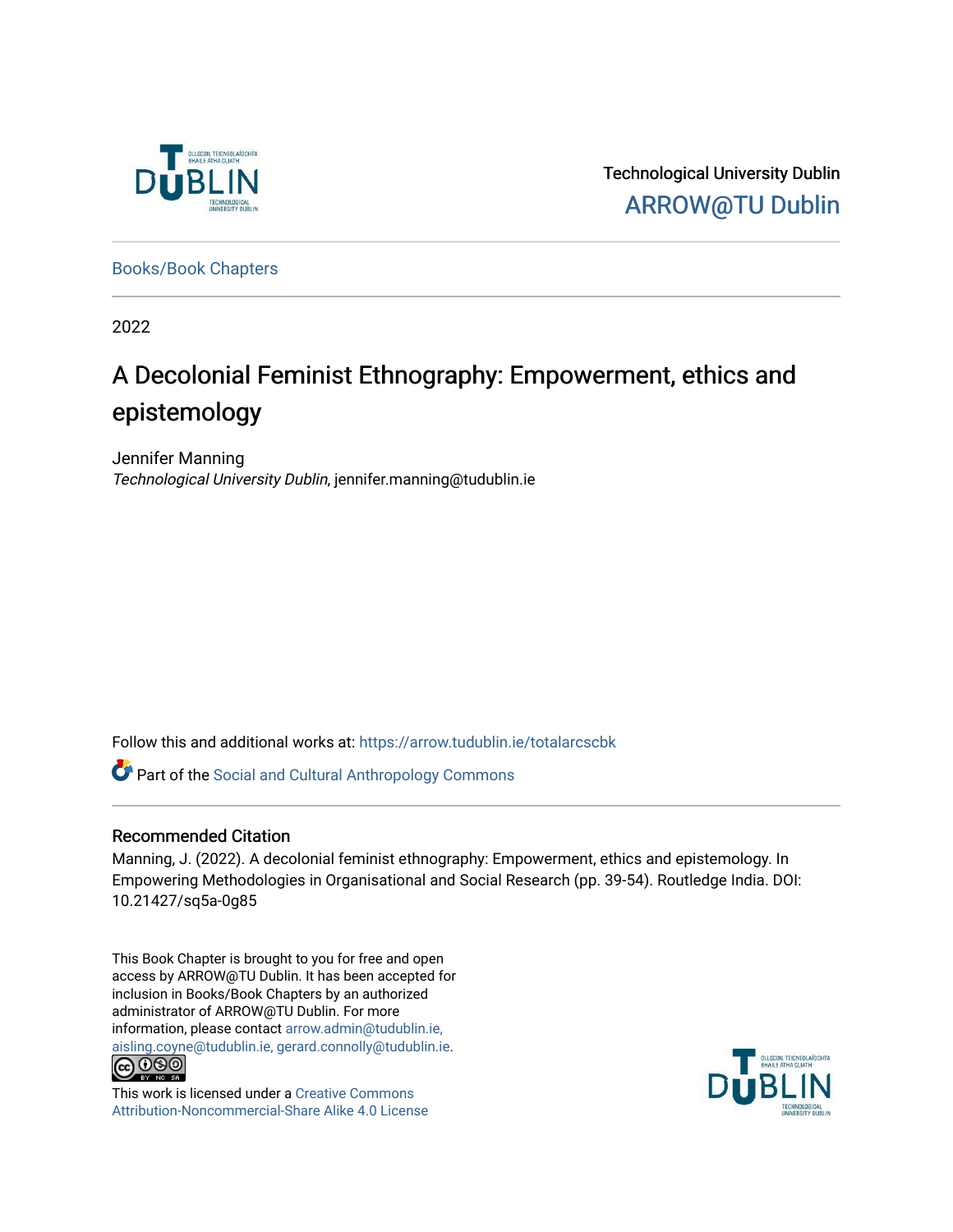**Abstract**: A decolonial feminist ethnography is an empowering, ethically engaged methodology that can address the complexities of the lived world and the complications of power in research to bring forward different worldviews, knowledges and lived experiences. Integrating decolonial feminist theory into a critical ethnography can help achieve epistemological decolonisation by enabling researchers to engage in research that challenges inequality, power and politics, and recognises the intersections of voice, place and privilege throughout the research process. In practice, this is a performed ethnography, whereby empowerment comes from the space created between the researcher and participants, where the researcher moves with the participants and engages in a dialogic performance. This chapter provides insight into the theoretical development of this methodological approach, and then, moving beyond the theory, shares how the author used the embodied performances of moving and listening to engage in a dialogue with indigenous Maya women, where power was shared and knowledge produced together.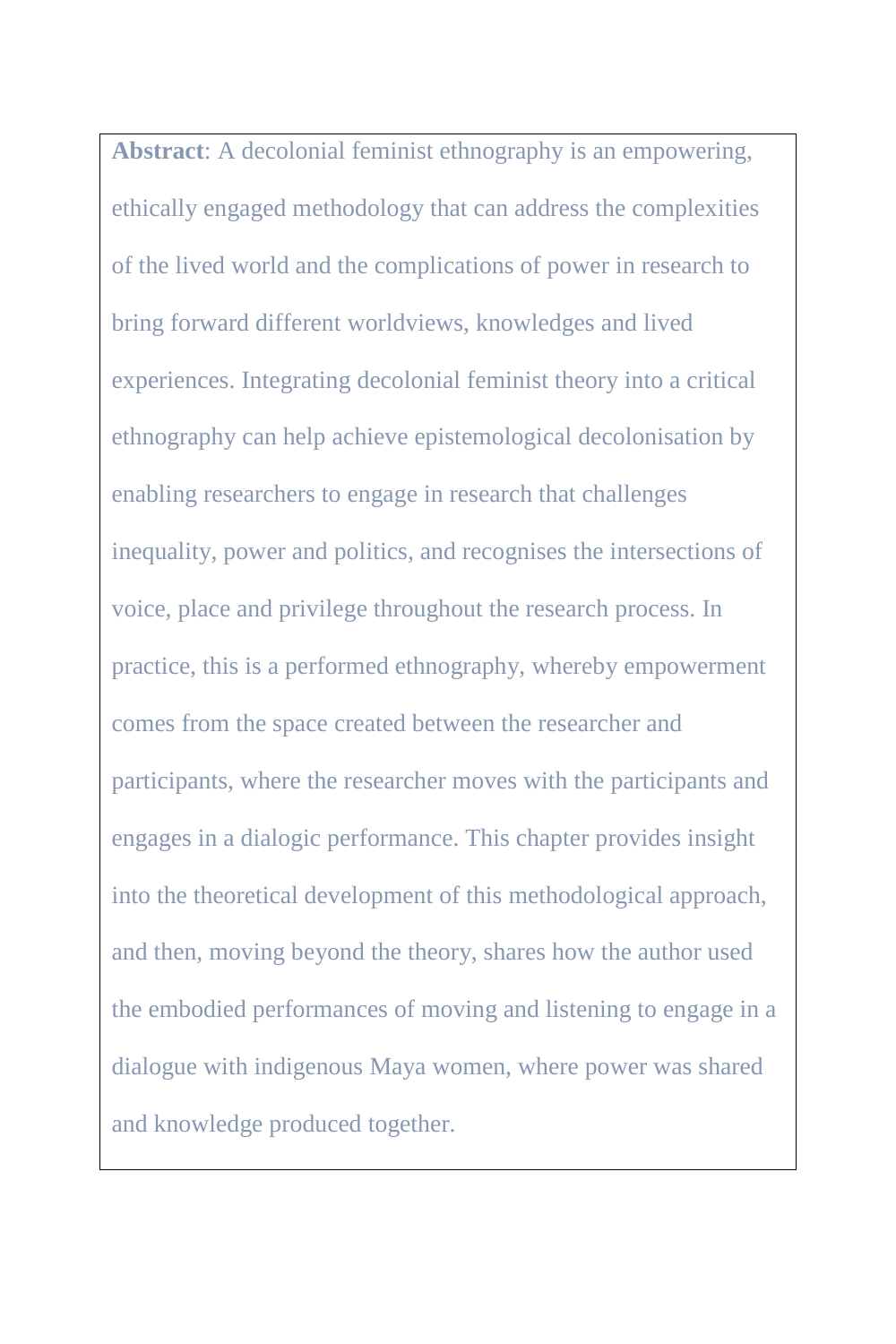**Keywords**: decolonial theory, decolonial feminism, critical

ethnography, reflexivity, preformed ethnography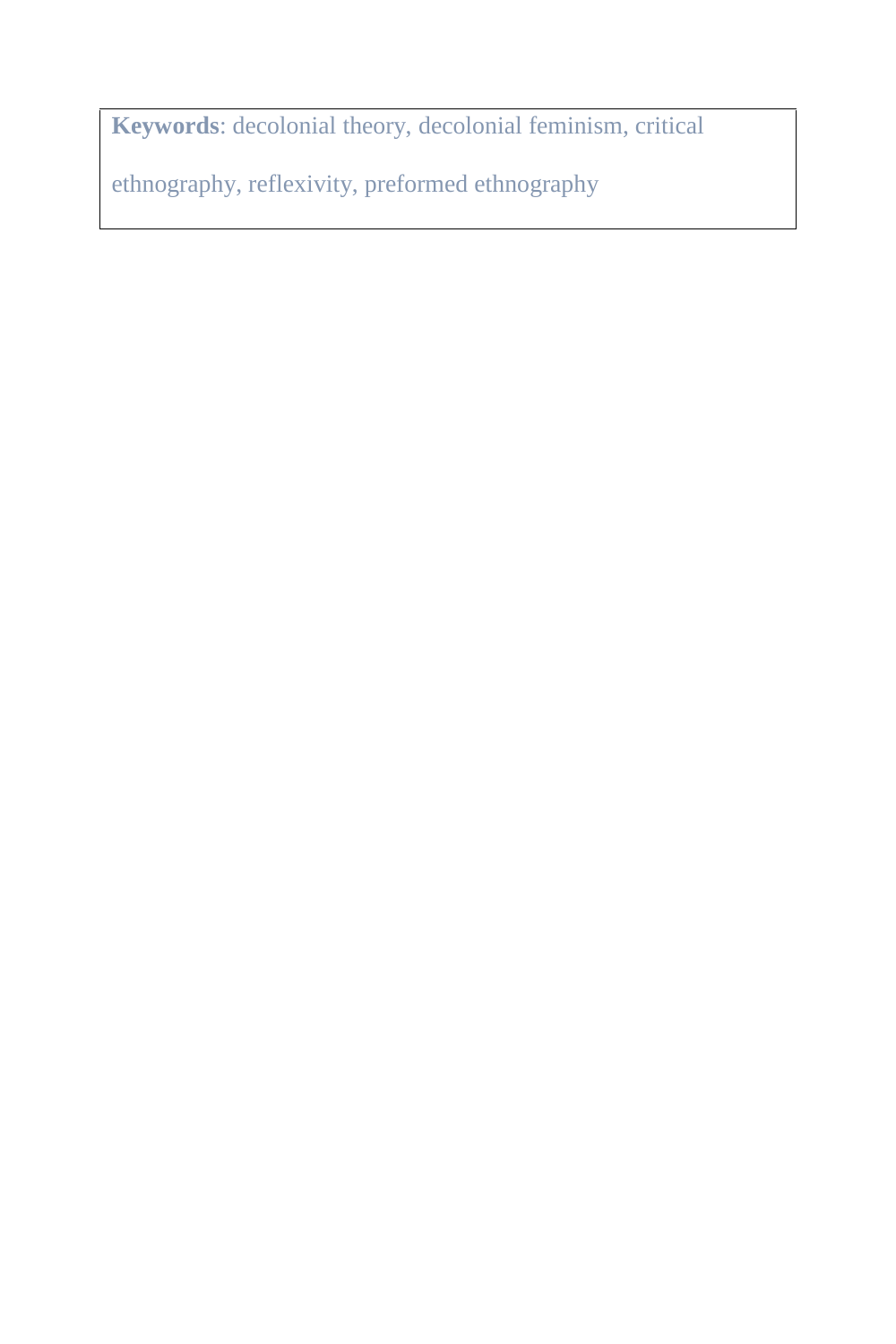# 3 **A DECOLONIAL FEMINIST ETHNOGRAPHY**

### **Empowerment, ethics and epistemology**

*Jennifer Manning*

#### **Introduction**

A decolonial feminist ethnography is an empowering research methodology that can situate the knowledge, lived experiences and worldviews of 'others' who are often marginalised in management research, thought and practice. This methodology focuses on the importance of ethics and epistemology in shaping the methods of knowledge production while striving for empowerment in the research process. A decolonial feminist ethnography is a messy, bricolaged way of doing research. It is also an empowering methodology that draws attention to differences, inequalities and 'otherness'. Reconfiguring critical ethnography to recognise the coloniality of power, a decolonial feminist ethnography enables researchers to consider and address the ethical and political implications of research and knowledge production.

I developed a decolonial feminist ethnography when undertaking my doctoral research. My research explored the work and lives of marginalised, indigenous Maya women working together in backstrap weaving groups in rural, remote Highland communities in Guatemala. Having previously lived in Guatemala while spending two formative years living, working and travelling through East Asia, the South Pacific, Central America and the Caribbean, I was profoundly impacted by how much I learnt from the various people and cultures throughout this experience. From complex worldviews, to challenging lived experiences, to alternative ways of working and organising, I came to a realisation that my worldviews were built upon an ontology of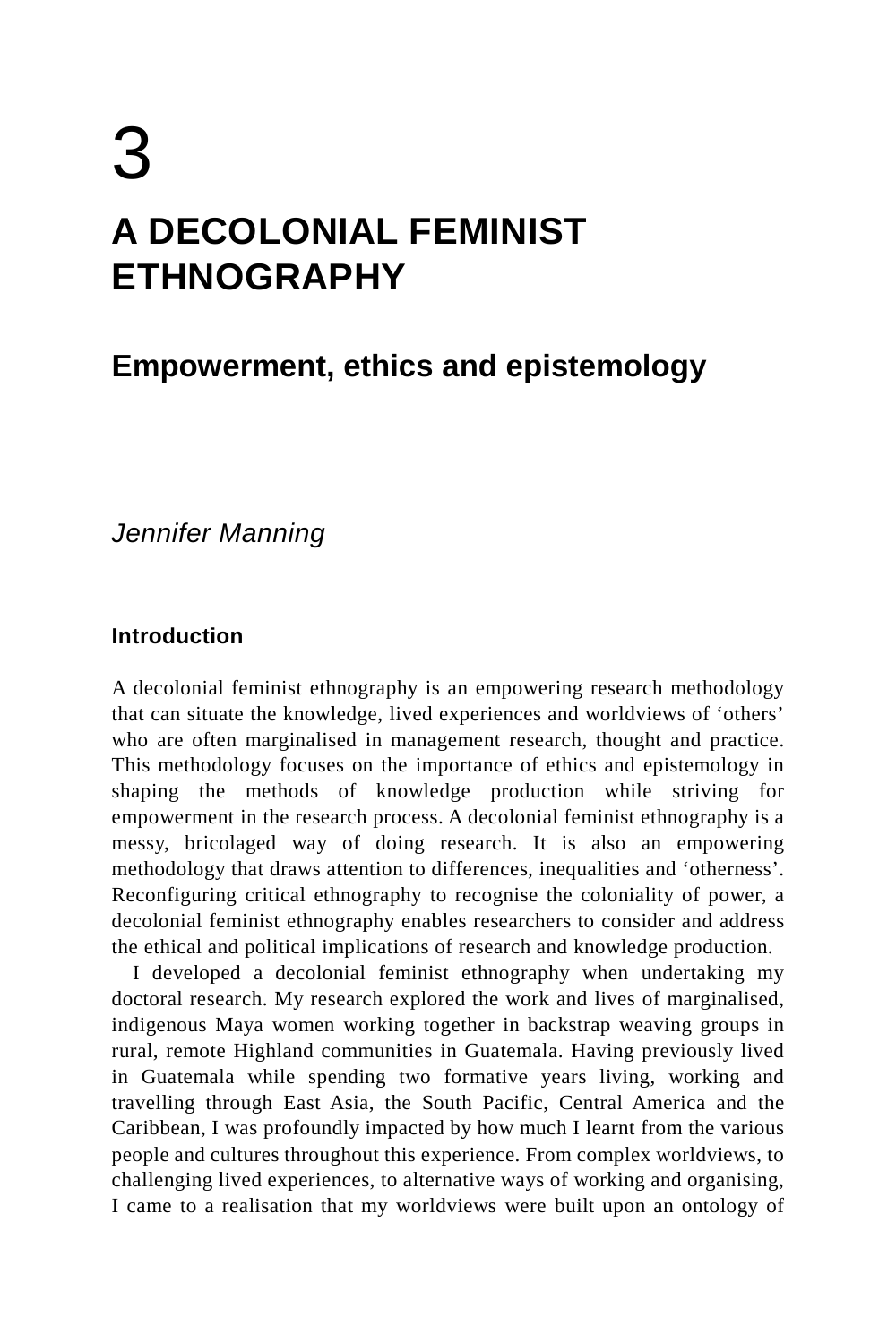modernity that did not adequately recognise the work, lives and knowledge of 'others'. There is limited empirical engagement *with* marginalised, indigenous women in the Global South within management and organisation studies. Located outside the dominant Western discourse, little is known about how they construct their identity and their work/organisational experiences. Traditional ethnographies reinforce imperialist tendencies and epistemic violence, and produce authoritative, descriptive studies about 'others' (Foley, 2002; Madison, 2012). However, from my experiences, I found that it is only through dialogue, which requires listening as much as talking, we can advance mutual understanding.

Developing a decolonial feminist ethnography enabled me, a white, European (Irish) woman, to engage with the politics of power and positionality in the research process so as to create space for marginalised Maya women to voice their own understanding of gender, identity and work from within the context of their social, cultural and historical location. This approach to research encourages researchers to strive towards being ethically and reflexively engaged throughout the research process. I continually tried to be ethically mindful and reflexive in my engagements with the Maya women participants in order to understand how I experienced our relationship and to know how to (re)present the women and their knowledge. Thus, a decolonial feminist ethnography highlights the need to consider deeply the personal, political and ethical considerations of research. I used the embodied performances of listening and moving to address the politics of power and positionality inherently embedded in the research process and to continually try to ensure I was ethically and reflexively engaged with the Maya women participants.

This chapter will first provide insight into the theory underpinning this methodological approach. I start with a brief theoretical overview of decolonial feminist theory and then draw out its relationship to critical ethnography. I discuss *how* a decolonial feminist ethnography can produce different forms of knowledge/ways of knowing in management and organisation studies by engaging in research *with* those who are often 'othered' and left in the margins of management thought and practice. Following this, moving beyond the theory, I explore the *doing* of decolonial feminist research. By drawing on my doctoral research experience, I share how I used the embodied performances of listening and moving to engage in a dialogue with the Maya women participants where power was shared and knowledge produced together. I then close this chapter by drawing out how a decolonial feminist ethnography is an empowering methodology and can contribute to the growing discourse on empowering ways of doing research.

In undertaking research and producing knowledge *with* 'others' in the Global South, $\frac{1}{2}$  $\frac{1}{2}$  $\frac{1}{2}$  researchers need to continually try to ensure that they are not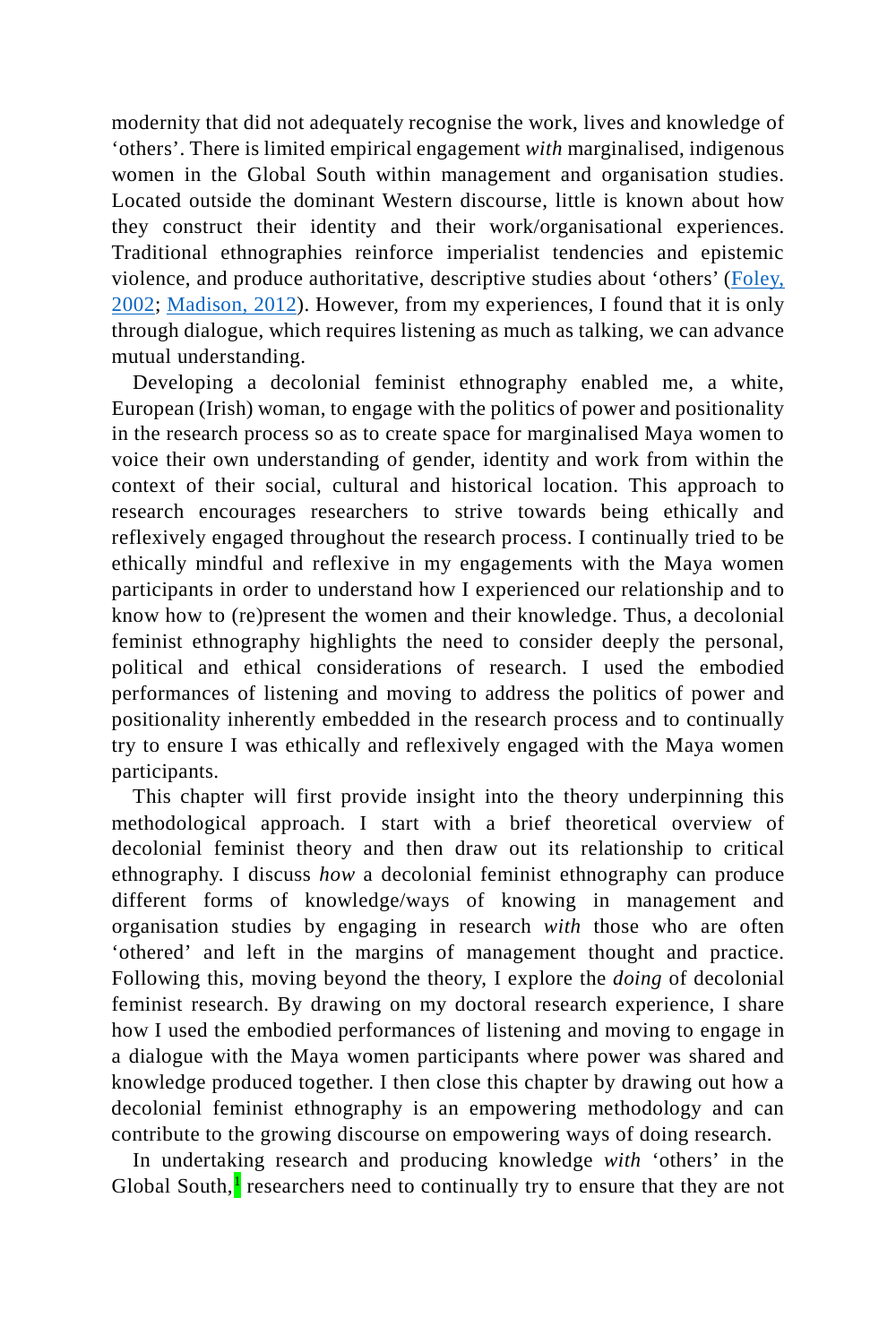implicit in perpetuating the conditions of inequality or power domination in the research process, or the potential silencing of participants knowledge and voice, and reproducing their 'otherness'. This chapter makes a contribution to management research by providing insight, in both theory and practice, of an alternative, empowering way of undertaking research that is underpinned by an ethical commitment to participants by means of decolonising ourselves and the research process.

#### **Understanding decolonial feminist theory**

The theoretical and epistemological origins of decolonial feminism provide insights into how a decolonial feminist ethnography is an empowering methodology that can produce different forms of knowledge/ways of knowing. First, beginning with an introduction to decolonial theory, which is founded in the modernity/coloniality dialogues between prominent Latin American scholars. The work of Mignolo (2007, 2009, 2011), Escobar (2007, 2010), Dussel (Dussel and Ibarra-Colado, 2006) and Quijano (2000, 2007), among others, founded decolonial theory by critiquing Eurocentric modernity and claims of universality. Dussel and Ibarra-Colado (2006) explain modernity as a phenomenon that denotes the sociocultural centrality of Europe from the moment the Americas were discovered. Modernity refers to the crystallisation of discourses, practices and institutions that have developed over the past few hundred years from European ontological and cultural colonisation (Ceci Misoczky, 2011; Escobar, 2010). Escobar (2010) explains that the world and all knowledges constructed on the basis of an ontology of modernity became universal, and this universal ontology has gained dominance over certain worldviews, institutions, constructs and practices. Decolonial theorists argue that the idea of the universality of a Western ontology is based on the displacement of those in the Global South from the effective history of modernity. As a result, history becomes a product of the West, and modernity became synonymous with the West by displacing the actions, ideas and knowledge of those in the Global South. In so doing, Western modernity created the 'other'. The 'other' are those who do not fit the profile of modernity, that is, persons and cultures that are considered non-modern. The postcolonial theorist Spivak (1988) uses the term 'subaltern' to emphasise the position of the marginalised 'other', which refers to those socially, politically and geographically outside the dominant power structures.

Decolonial theorist Quijano (2000, 2007) developed the coloniality of power concept, which helps us understand how the knowledge, lived experiences and worldviews of the 'other' remain in the margins. The coloniality of power is the interrelation of four domains of power and control: control of economy (e.g., land appropriation, exploitation of labour, control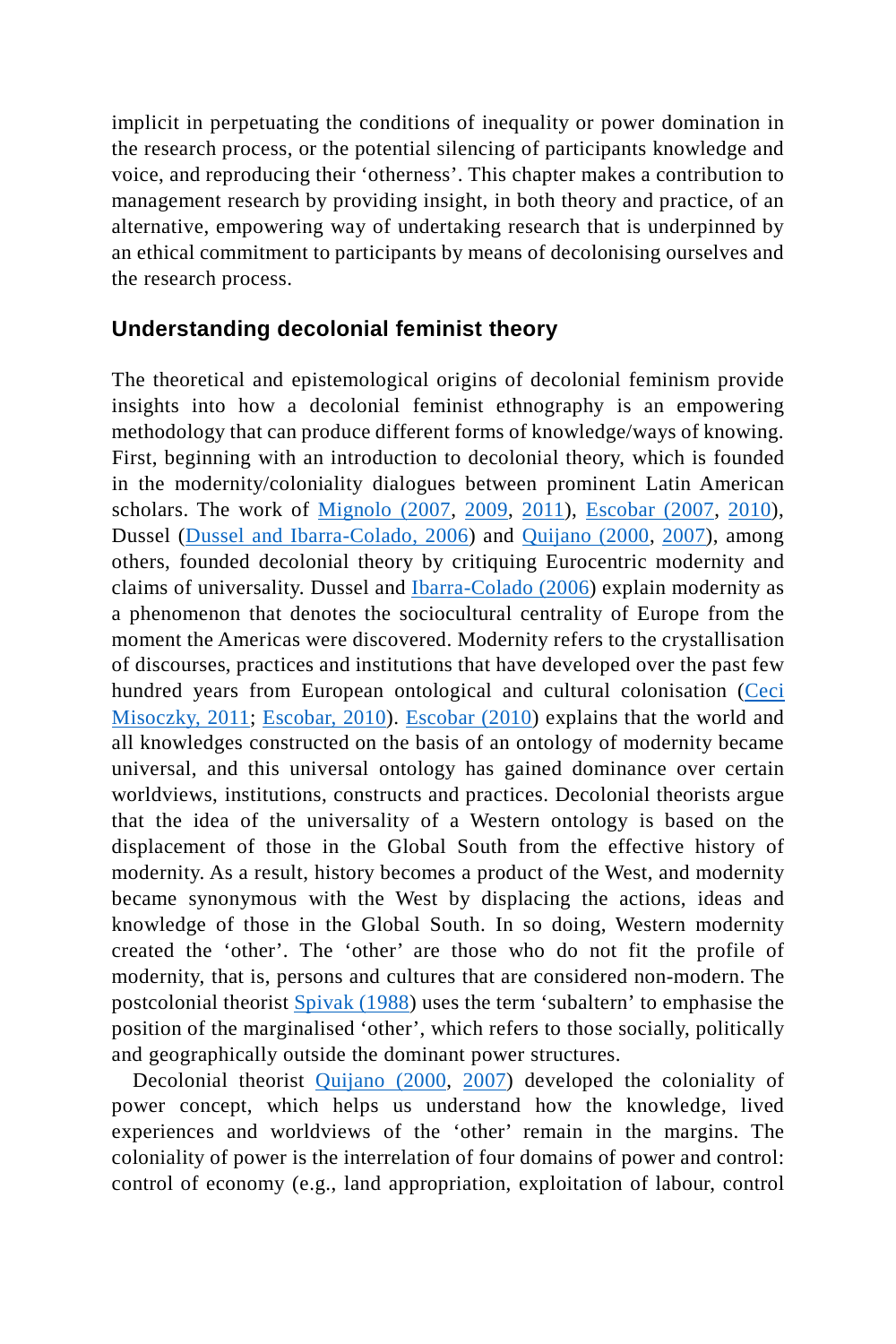of natural resources), control of authority (e.g., government, institution, army), control of gender and sexuality (e.g., family, education) and control of subjectivity and knowledge (e.g., epistemology, education and formation of subjectivity). Quijano (2007) argues that the coloniality of power is the persistent categorical and discriminatory discourse that is reflected in the social and economic structures of modern post-colonial societies. The coloniality of power simultaneously dismantles 'other' knowledges, social organisation and ways of life (Mignolo, 2007). Modernity and coloniality are mutually dependent phenomena; coloniality refers to 'the pattern of power which has emerged as a result of colonialism' and is an explicit strategy of epistemological control and domination (Ceci Misoczky, 2011, 347). As explained by Mignolo (2007, 162), 'modernity, capitalism and coloniality are aspects of the same package of control of economy and authority, of gender and sexuality, of knowledge and subjectivity'. Coloniality/modernity has created the culturally, socio-economically and politically marginalised 'other' of the Global South. As a result, the knowledge and practice of the 'other' remain in the margins of the social sciences, and management and organisation studies in particular.

Decolonial theory is thinking that emerges from and within the margins (Ibarra-Colado, 2006). This theoretical perspective calls for the decolonisation of knowledge so the epistemologies of those in the Global South, particularly those with subalternised racial/ethnic/religious/gendered spaces and bodies, can be taken seriously and moved from the periphery (Grosfoguel, 2007). In summary, decolonial theory can be understood as broadening non-Western modes of thought and ways of 'seeing and doing' while simultaneously demanding the acceptance of marginalised, different and alternative ontologies, epistemologies and worldviews (Escobar, 2007), or as put by (Bhambra, 2014, 120):

Decoloniality [is] only made necessary as a consequence of the depredations of colonialism, but in [its] intellectual resistance to associated forms of epistemological dominance [it] offers more than simple opposition. [Decolonial theory] offers . . . the possibility of a new geopolitics of knowledge.

Understanding decolonial theory was my first step in implementing a decolonial feminist ethnography as it enabled me to understand how the knowledge, lived experiences and worldviews of the 'other' have been marginalised in mainstream academic discourse. However, as my research was engaging with the lived experiences of marginalised 'other' women, it was important to both me and the Maya women participants to integrate a feminist perspective. Thus, my next step was to explore decolonial feminist theory and integrate this into the development of my ethnography.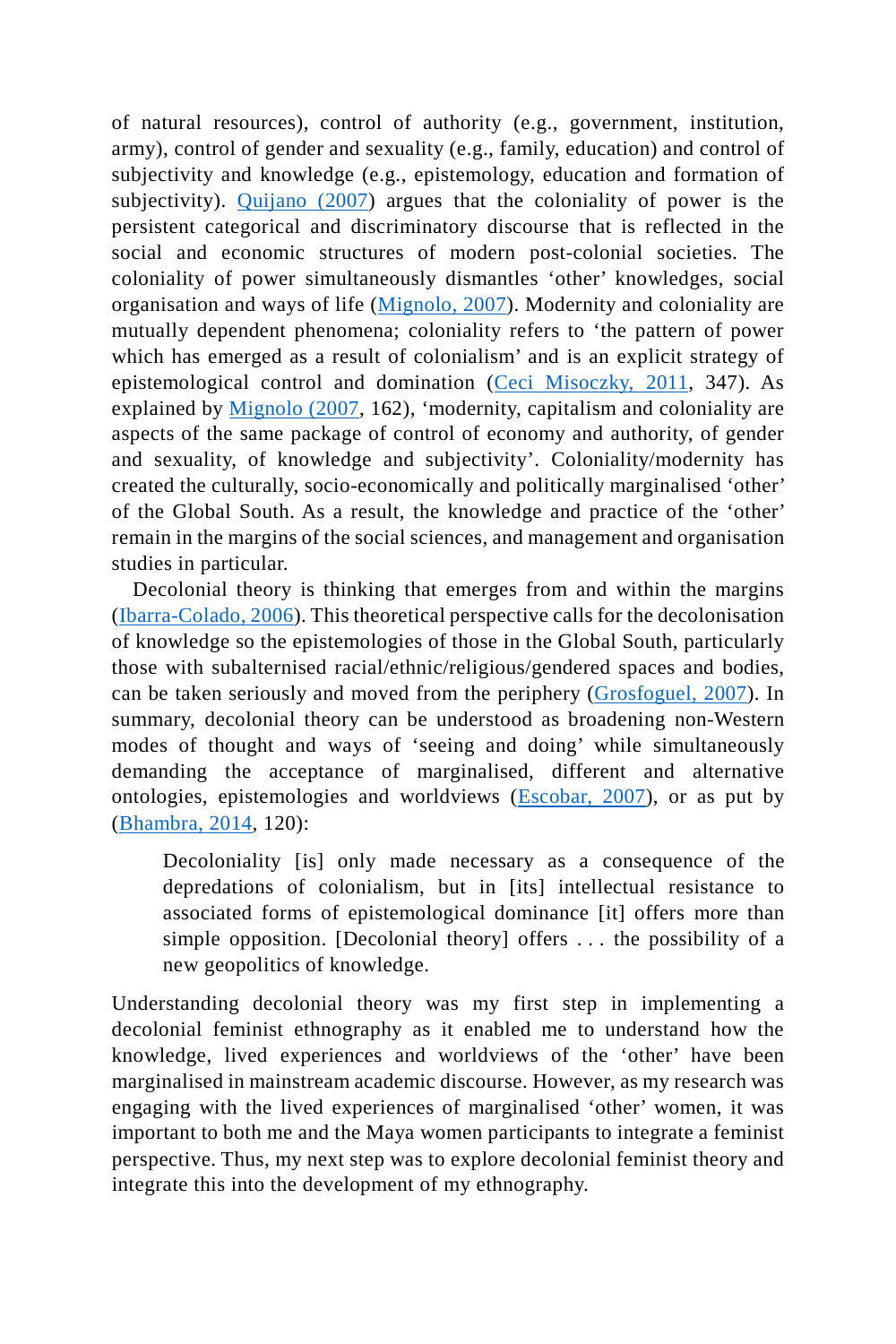Few of the founders of decolonial theory directly acknowledge gender (Harding, 2016; Lugones, 2008, 2010; Paludi et al., 2019). Decolonial feminism is an emerging theoretical concept led by Lugones (2008, 2010) that centres on decolonial theory in racial/gendered feminist context. Decolonial feminism engages with debates pertaining to coloniality/modernity and Global South indigenous identity and gender, while also providing a space for the voices and experiences of marginalised 'other' women (Bhambra, 2014; Lugones, 2010; Schiwy, 2007). Much research 'explains' women as if the reality of White, Western, middle-class women applies to women from all cultures, classes, races and religions of the world (Anzaldúa, 2007; Mohanty, 1988, 2003; Parpart, 1993). Limited empirical engagement with marginalised women in the Global South perpetuates their 'otherness', and little is known about marginalised, indigenous, poor, Black/Brown, non-Westernised women: their voices are eclipsed by discourses *about* them (Espinosa Miñoso et al., 2014). Decolonial feminist theorising seeks to provide space for the silenced voices of women to speak of their identities, lived experiences and worldviews.

#### **Decolonial feminist theory and critical ethnography**

Now, with this brief synoptic understanding of decolonial feminism, I shift the context towards the transitioning of this theoretical lens into an empowering methodology. I integrate decolonial feminist theory into critical ethnography to create a decolonial feminist approach to research. Critical ethnography provides space to produce rich accounts of the field, as well the space to engage with the voices, perspectives and narratives of those who have been marginalised (Foley, 2002; Guba and Lincoln, 1994; Kincheloe, 2001; Kincheloe and McLaren, 2005; Madison, 2012; Till, 2009), while creating a dialogical relationship between the researcher and participants (Foley, 2002; Madison, 2012) by fostering conversation and reflection (Kincheloe and McLaren, 2005). Understanding the 'other' is one of the primary motivations for doing ethnographic research (Krumer-Nevo and Sidi, 2012); however, the desire of researchers to know the 'other' and invite them to speak is a potential source of dominance (Manning, 2018). In the early stages of developing my decolonial feminist ethnography, I spent much time reflecting on the question posed by Kincheloe et al. (2015, 171): 'How can researchers respect the perspective of the "other" and invite the "other" to speak?'. To address this complexity, I needed a methodology that moved beyond a well-intentioned critical ethnography towards one that would encourage me at all times to accept the knowledge, worldviews and lived experiences of the 'other' without imposing a Western ontology of modernity, while also enabling me to engage with 'others' without perpetuating their 'otherness'.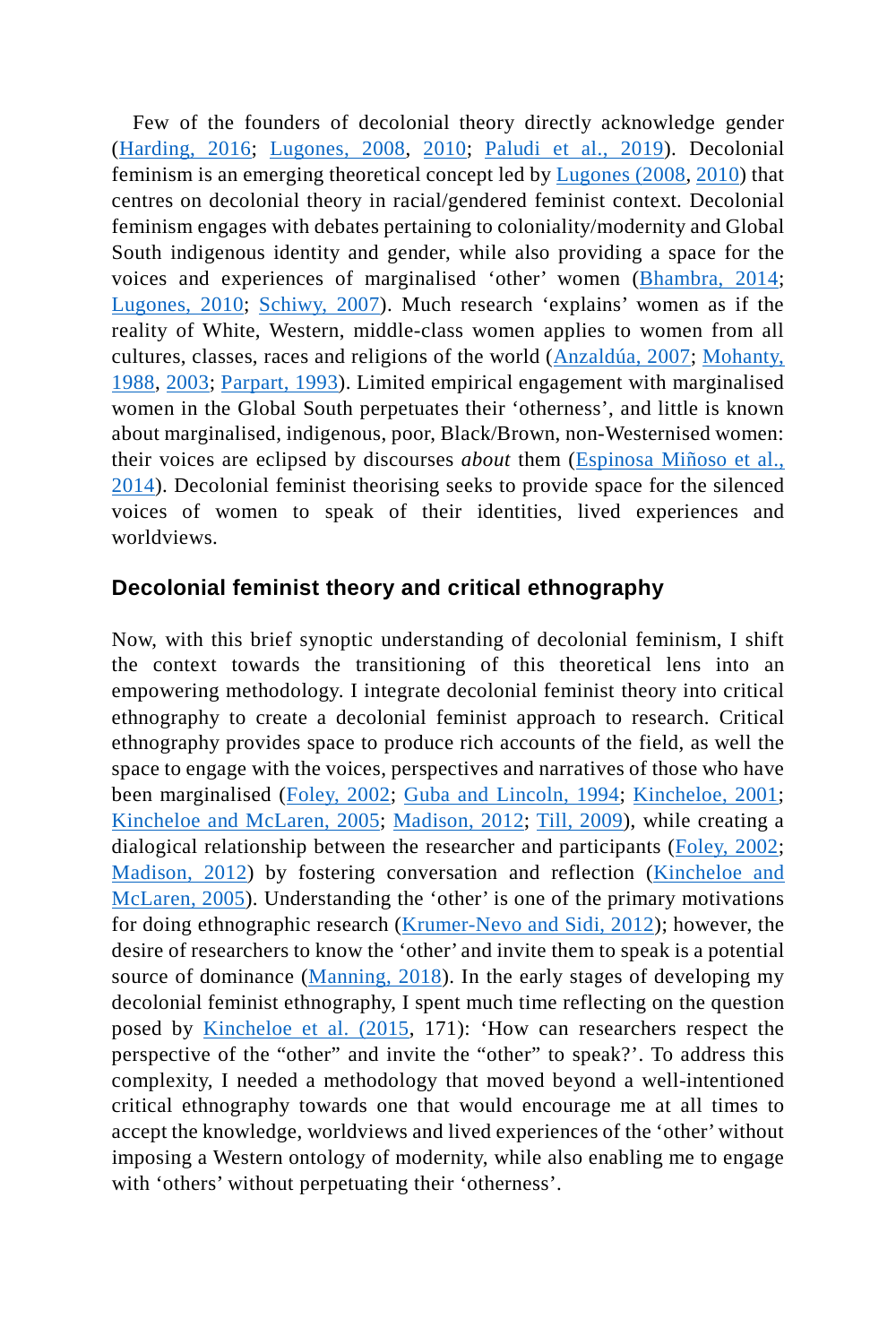To this end, I integrated the epistemology of decolonial feminist theory into the methodology of critical ethnography. This is a bricolaged approach to research which understands research as an eclectic process that takes place in a complex lived world and positions the researcher in the research process (Denzin and Lincoln, 1999). A decolonial feminist ethnography explicitly encourages the researcher to acknowledge and address the politics of positionality and power. The researchers' identity, position, privilege and power in fieldwork affect all aspects of the research process. In traditional ethnographies the researcher is in a position of power in relation to the knowledge that is produced, the representation of participation and the participant's knowledge. Thus, power relations are embedded in ethnography, which can produce imperialist tendencies in representing participants and their knowledge and thereby collude with structures of domination (Fine, 1994; Manning, 2018; Said, 1993). Western academics often claim epistemological authority over the 'other' by suggesting that they must be represented as they cannot represent themselves (Manning, 2018; Said, 1978; Spivak, 1988). As a result, researchers claim to know and speak for the 'other' and take ownership of the knowledge produced.

Integrating decolonial theory into a critical ethnography enables us to open up space 'for the reconstruction and the restitution of silenced histories, repressed subjectivities, subalternized knowledge and languages' and emphasises the need for the de-coloniality of power and knowledge (Mignolo, 2007, 451; Ceci Misoczky, 2019; Quijano, 2000, 2007). A decolonial feminist ethnography can help achieve epistemological decolonisation by enabling researchers contribute to social liberation by engaging in research that challenges inequality and domination in the research process ( Ceci Misoczky, 2019; Quijano, 2007). This research approach advocates for researchers to consider the political and ethical implications of their research and encourages a dialogic performance between researcher and participants where power is shared and knowledge produced together (Manning, 2018). This is what decolonial feminist Lugones (1987 637) refers to as 'world travelling' and 'loving perception':

The reason why I think that travelling to someone's 'world' is a way of identifying with them is because by travelling to their 'world' we can understand what it is to be them [*sic*] and what it is to be ourselves in their eyes. Without knowing the other's 'world', one does not know the other, and without knowing the other one is really alone in the other's presence because the other is only dimly present to one. Through travelling to other people's 'worlds' we discover that there are 'worlds' in which those who are the victim of arrogant perception are really subjects, lively beings, resisters, constructors of visions even though in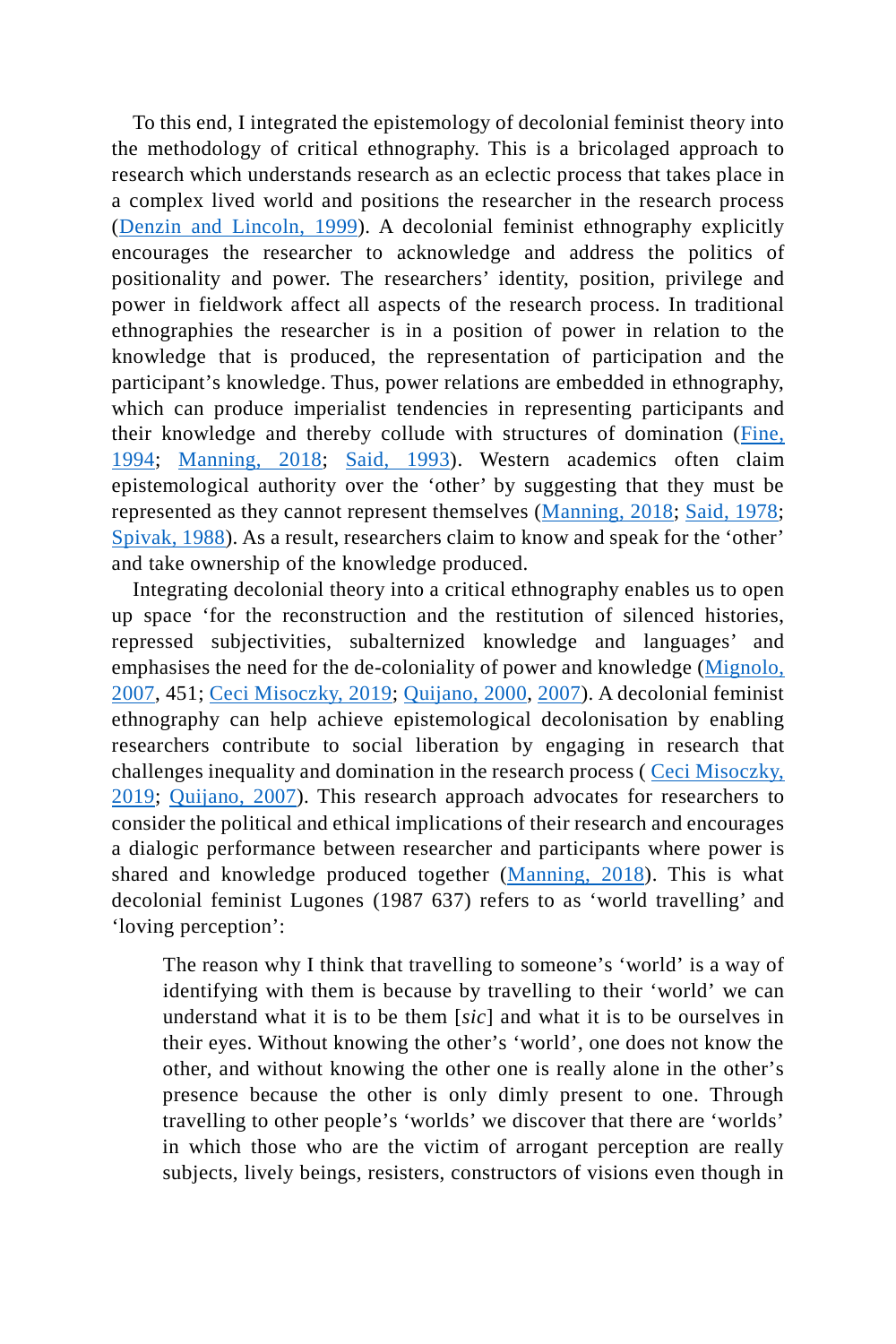the mainstream construction they are animated only by the arrogant perceived and are pliable, foldable, file-awayable, classifiable.

To collate, a decolonial feminist ethnography is a bricolage approach to research that asserts an understanding that 'the positioning of the researcher in the social web of reality is essential to the production of rigorous and textured knowledge' (Kincheloe, 2005, 119). In this way, bricolage encourages decolonial feminist ethnographers to address the complexities of the lived world and the complications of power (Kincheloe and McLaren, 2005), thereby enabling researchers to better conceptualise the complexity of the research act (Denzin and Lincoln, 1999; Kincheloe, 2001). Thus, in addressing the complications of power and exploring the ways power shapes knowledge, researchers can embrace 'loving perception' and 'world travelling', whereby the different worldviews, knowledges and lived experiences of 'others' can be understood and explored together (Kincheloe and McLaren, 2005; Manning, 2018; Ceci Misoczky, 2019). By helping researchers understand the ways the coloniality of power influences the social, cultural, gendered, historical, economic and political conditions under which knowledge is produced, a decolonial feminist ethnography works to dismantle mainstream thinking and practice that, perhaps unknowingly, are implicit in perpetuating 'otherness' through the reproduction of systems of class, race and gender oppression, and encourages the questioning of dominant systems and knowledges (Kincheloe et al., 2015; Manning, 2018; Mignolo, 2007; Ceci Misoczky, 2019).

#### **Undertaking a decolonial feminist ethnography in practice and performance**

In theory, a decolonial feminist ethnography is an empowering, ethically engaged methodology that can challenge the coloniality of power to bring forward different worldviews, knowledges and lived experiences. However, in practice, the undertaking of this research approach is complex and challenging. To address the politics of power and positionality when engaging in research with the 'other' a decolonial feminist ethnographer must engage in self-reflexivity throughout the research process and explicitly explore power relations and representational practices (who produces and owns knowledge) (Brewis and Wray-Bliss, 2008; Manning, 2018; Özkazanç-Pan, 2012). In undertaking my research, I had to question how, and if, I can represent the lived experiences of marginalised Maya women and encourage myself to openly confront the issues of power and ethics in my research.

#### *The role of reflexivity*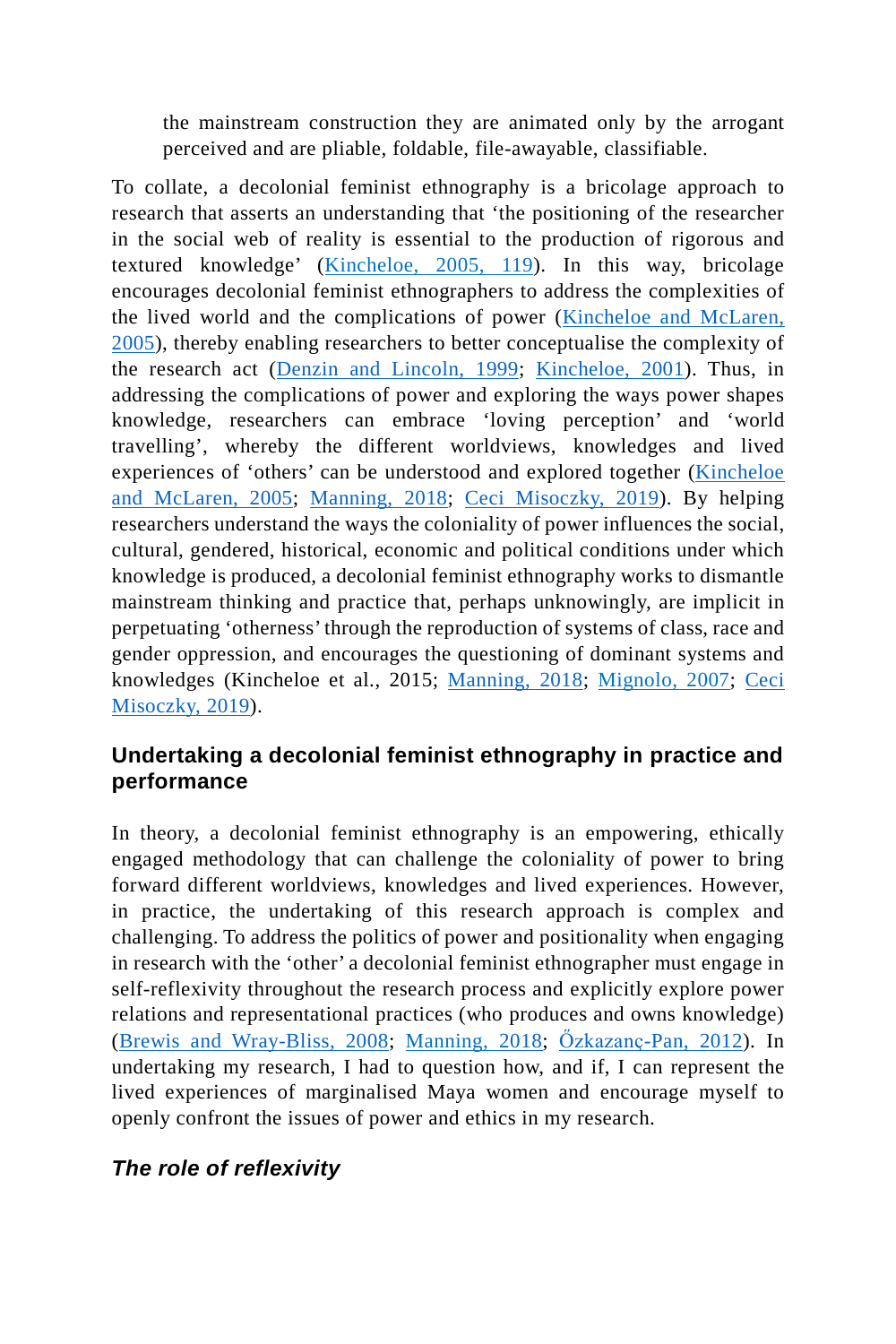Integrating decolonial feminist thought into ethnographic practice requires deep engagement with how the self is involved in the ethnographic research process. As such, the first step in the practice of a decolonial feminist ethnography is to engage in reflexive practices. Reflexivity questions our relationship with our social world and the way in which we understand our experiences (Cunliffe, 2003). Being reflexive encourages us to be honest in the motivations that bring us to our research and also to be honest about our identities, positions, power, assumptions and so on, when engaging in research (Alvesson et al., 2008; Cunliffe and Karunanayake, 2013; Hardy et al., 2001; McDonald, 2013). A decolonial feminist ethnography embraces reflexivity, and reflexive practices encourage the questioning of the researchers position as (re)presenter of participants and their knowledge, the examination of power relationships and the recognition of the intersections of voice, place and privilege throughout the research process ( $\tilde{O}$ zkazanç-Pan, 2012; Sultana, 2007).

The many social, economic and cultural differences between myself and the Maya women placed me in an irreconcilable position of difference, and I had to regard myself as the 'other' and reflexively question the situated, socially constructed nature of my self and my research participants (Foley, 2002). This is particularly important in the context of research with multiple axes of difference, inequalities and geopolitics (Manning, 2018; Sultana, 2007). There are clear ethnic, social and cultural dichotomies of privileged-poor, educatedunschooled, rural-urban and White-Brown that greatly influenced my relationship with the women participants. I was never going to be able to remove the physical, economic and social differences between the women and me. My identity and knowledge are formed within a European ontology of modernity, and I experience our world as a White woman whose Western culture and epistemology are considered transcendent above all others. The Maya women participants experience our world in a vastly different way. Theirs is one where their gender, culture, experiences and knowledge are regarded as inferior and remain absent from a universalised, Western modernity. As a result, I had to challenge my thinking, embrace our differences and seek out ways to form a commonality to overcome my difference and position of power.

To address this, I wrote ongoing diary-like notes examining myself, including my expectations, assumptions, bias, power and so on, unpacking how my relationship with the women participants was evolving and questioning the ways in which I de-centre myself from the research to ensure the women's voices and knowledge were emerging through the research. Reflexivity is equally important after fieldwork. As researchers we are in control of analysing the data and presenting the findings, and thus in a position of power over the participants. During data analysis, I continually questioned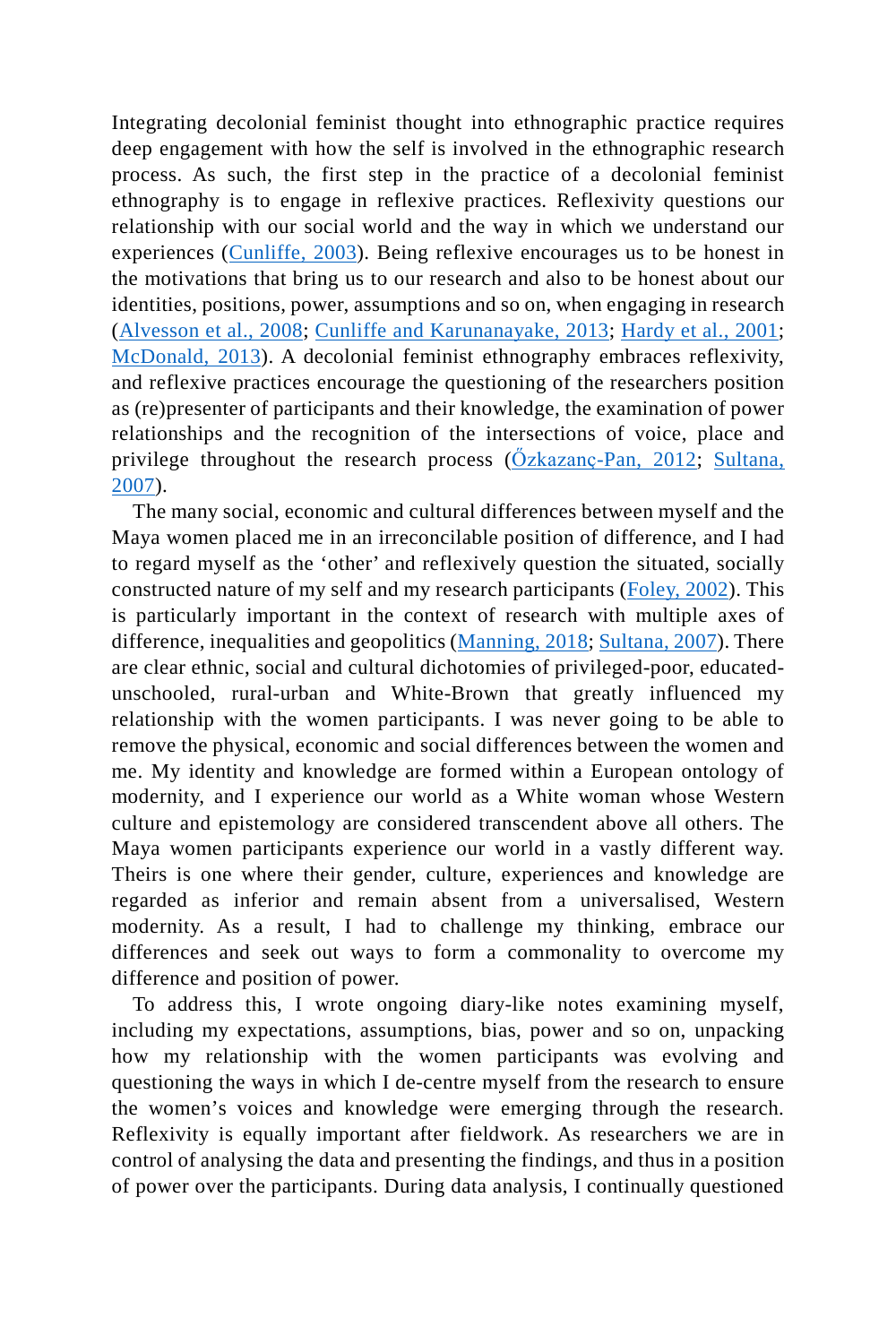what I was seeing and why I was seeing it. I wrote notes about themes that were emerging, and alongside this, I wrote further notes about the context in which themes emerged in the field. Providing context to emerging findings helps resists 'othering' by developing narratives that reflect the women's social, cultural and historical location (Krumer-Nevo and Sidi, 2012).

By engaging and articulating the politics of my power and positionality, I was able to support the production of knowledge that is located in the lived experiences of the marginalised 'other'. Continually exploring and questioning our relationship, embracing differences, contextualising the research and questioning my authority to represent the Maya women participants and their knowledge help to reduce privilege and distance, creating a more symmetrical power relationship between the self and 'other' (Fine, 1994; Krumer-Nevo and Sidi, 2012). The researcher's level of reflexivity and the choices we make during data collection, analysis and writing help disrupt traditional power imbalances which often dominate the research process. Empowerment in a decolonial ethnography comes from the space created between the researcher and participants where participants are agentic in the research process and the terms of the researcher-participant relationship. In my decolonial feminist ethnography the practice of creating an empowering methodology with more symmetrical power relations between myself and the Maya women participants emerged from my reflective practices through to my ethnographic performances of moving and listening.

#### *The ethnographic performances of moving and listening*

The *doing* of a decolonial feminist ethnography is a messy, non-linear, improvisational methodology. It can be enacted differently within different research contexts. It was only when I entered the field that I was able to understand how I could build relationships with the women participants and create an empowering space. Our relationship was more than a dichotomy of insider-outsider and sameness-difference; it was a space where power was explored and knowledge produced through moving and listening during the preformed ethnography. Preformed ethnographies simultaneously help build relationships and gather data using a range of methods and performances. This bricolage approach embraces a diversity of data collection methods through improvisation in the field (Madison, 2012). Various forms and combinations of interviews, dialogue, field notes, stories, newspaper articles, historic documents, digital imagery, movement, literary texts and workshops are all brought together and improvised throughout the ethnographic performance (Denzin, 2003; Madison, 2012, 2018).

While engaging in reflexive practices, the sensory performances of moving and listening emerged as key methods during my decolonial feminist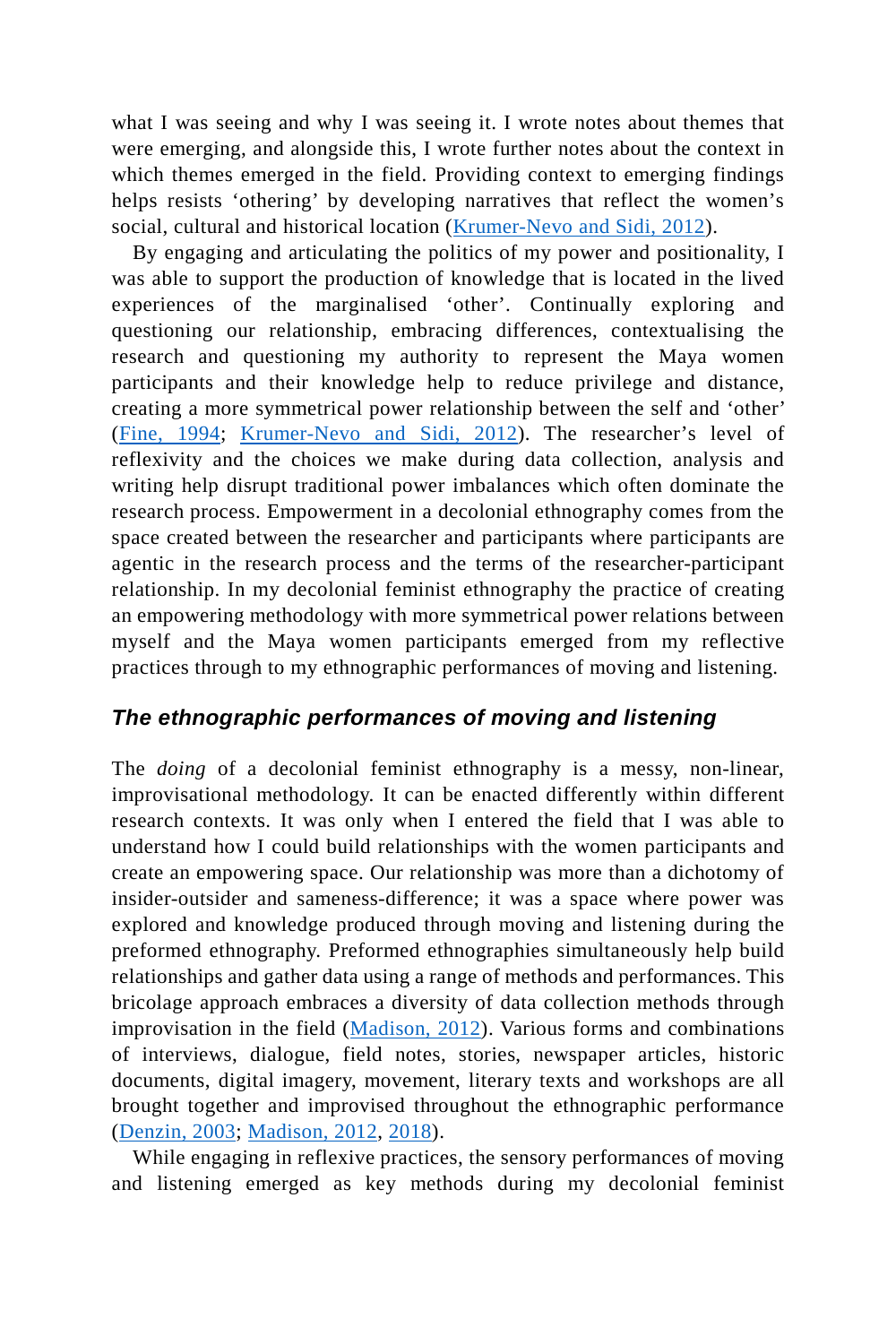ethnography. Together with this, my gender became integrated into my ethnographic performance. As a woman, I could participate in their traditional gendered division of labour that occupied a considerable amount of their time, enabling me to build relationships and reduce power distance. I first gained permission from the women to participate in the everydayness of their work and lives, and for three months, I spent from early morning into the evening with the women in their rural homes in their sparsely populated remote communities. During this time, I moved with them. There is fluidity and flexibility in the women's work and home lives. The women's everydayness consisted of cooking, cleaning, weaving, maintaining livestock and agriculture and meeting with each other to discuss matters relating to their weavings and product orders. To de-centre myself and position of power, and to build relationships with the women participants, I was actively engaged in their daily lives. I helped prepare meals; peeled, cleaned and ground corn (their dietary staple eaten with every meal); washed dishes; organised weaving materials and thread; sat with the women as they strapped themselves into their backstrap weave; cared for livestock; and followed them into their agriculture fields to maintain and harvest crops. Differences remained between us, but little actions that may even seem mundane can be significant in building relationships. The women grew comfortable with me in their homes, their lives and their work. I would always be the 'other' in our relationship, but moving with the women and participating in their everydayness not only enabled me to build relationships and gather rich data, it facilitated the decentring of myself from the research process. This is constitutive to a decolonial feminist ethnography as it is the knowledge, experiences and worldviews of the 'other' that emerge from the research. The researcher is the medium through which these new geopolitics of knowledge emerge.

The environment in which the research takes place shapes relationships and can have a profound impact on the dialogue and emerging data (Evans and Jones, 2011; Kusenbach, 2003). In moving with the Maya women participants, I was able to de-centre myself and create a more informal environment. This shifts the focus for participants; they are not concentrating on providing the 'correct' answer in an interview but engaged in an informal discussion in a relaxed atmosphere. Together we were exposed to the multi-sensory stimulation of the surrounding environment; animals roaming the open family compound, children playing, family members coming and going, all within a high altitude tropical, luscious green landscape with their homes concealed by large swaths of cornfields. Engaging with the women in their home environment offers privileged insight into both place and self in a more intimate setting. This enabled me to enhance my understanding of the women's relationship to their environment within the context of their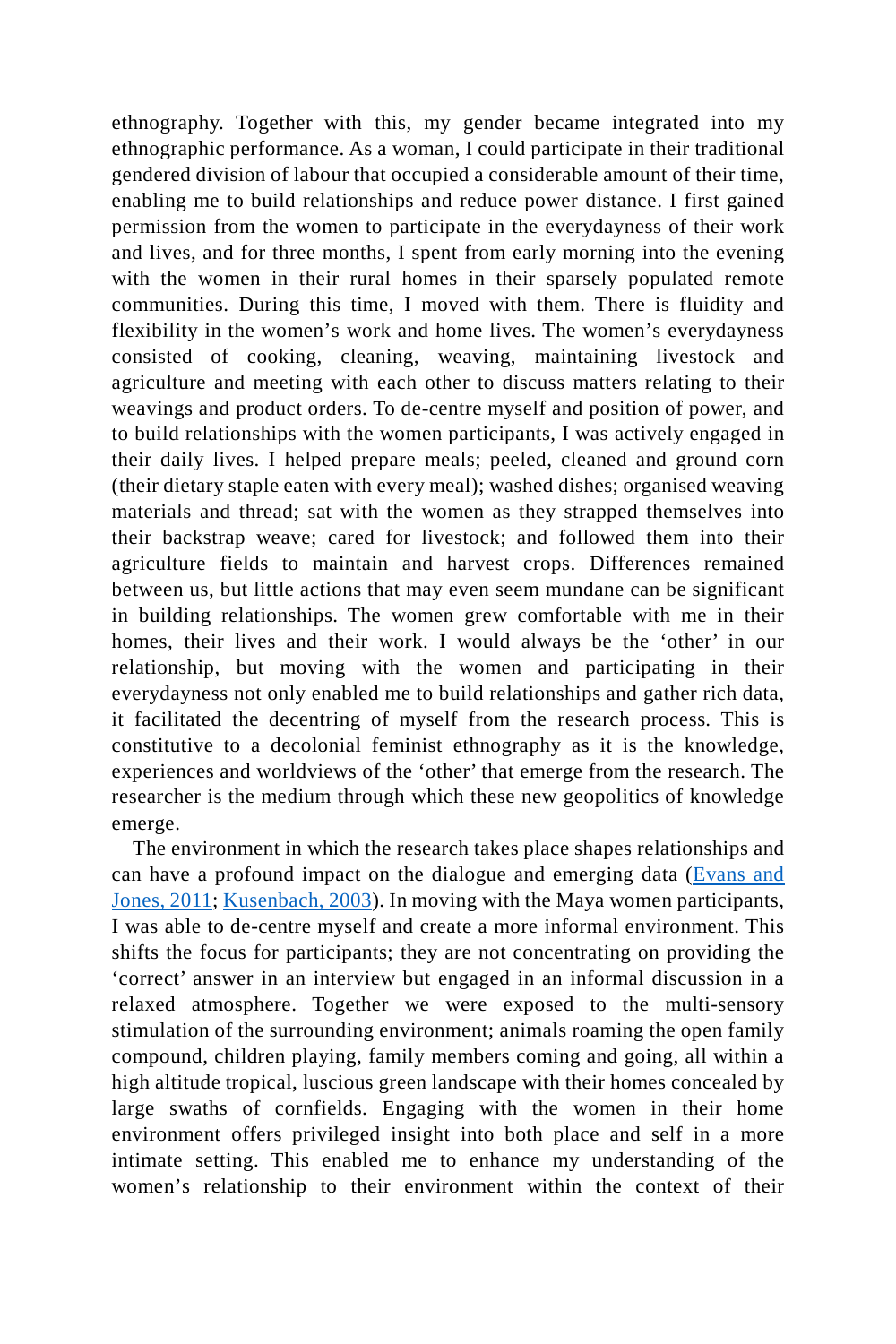gendered identities and social and cultural location. Movement in a performed ethnography helps the researcher to understand the lived experience of the 'other' and provides context to the knowledge being produced, and, in so doing, helps the researcher address the politics of power and positionality.

Moving and talking with the women throughout the day, on their terms and in their homes and communities, enabled the women to go about the everydayness of their work and lives. I was the 'other' trying to understand their world and to do this I had to enter their world on their terms. I adapted to the women's lives and moved fluidly with them through their daily lives, wherever they went I went and whatever they did I did. Much of our relationship building and dialogue emerged during our informal conversations as we prepared food. Mealtime is central to the familial social experience in the Maya women's homes, and it was during this time that the women talked freely; we shared experiences and talked about our lives. Together we created a casual, relaxed environment. I helped prepare food and peel vegetables, and the women laughed at how poorly I made tortillas. These informal interactions and dialogue became ongoing negotiated spaces for the development of symmetrical power relations, as well as reflexive identity construction and our relationship development. The performances of moving and listening became the vehicles through which I engaged in Lugones' (1987 concepts of 'world travelling' and 'loving perception'. Performances enable researchers to travel to the worlds of the 'other' and enter domains of intersubjectivity that problematize how we categorize ourselves and the 'other' and how we see ourselves through the 'others' eyes (Lugones, 1987 Madison, 2018). 'Loving perception' requires researchers to use space and dialogue to diffuse power and authority when 'world travelling'.

The sensory performance of movement generates richer data by being able to understand the connectedness of the women to their environment and also capture distinctive characteristics of place (Evans and Jones, 2011), while embodied expressions help to understand experiences (Conquergood, 2002). Moreover, it decentres the authority of the researcher and situates knowledge production in a particular time and place. Conquergood (2002) argues that the sensory practice of bodily movement is a democratic, ethical endeavour. It contrasts the mediations of distance and detachment to an embodied mode of aliveness in interactive engagement and togetherness with the 'other' on intersubjective ground.

Through reflexivity, movement and dialogue, I was able to build collaborative relationships and strive for the empowerment of the Maya women participants in the research process. Madison (2012, 186) explains that it is through dialogue and listening that researchers resist the process of 'othering', as dialogue embraces 'diversity, difference, and pluralism'. Citing Conquergood (1985), Madison (2012) draws out the relationship between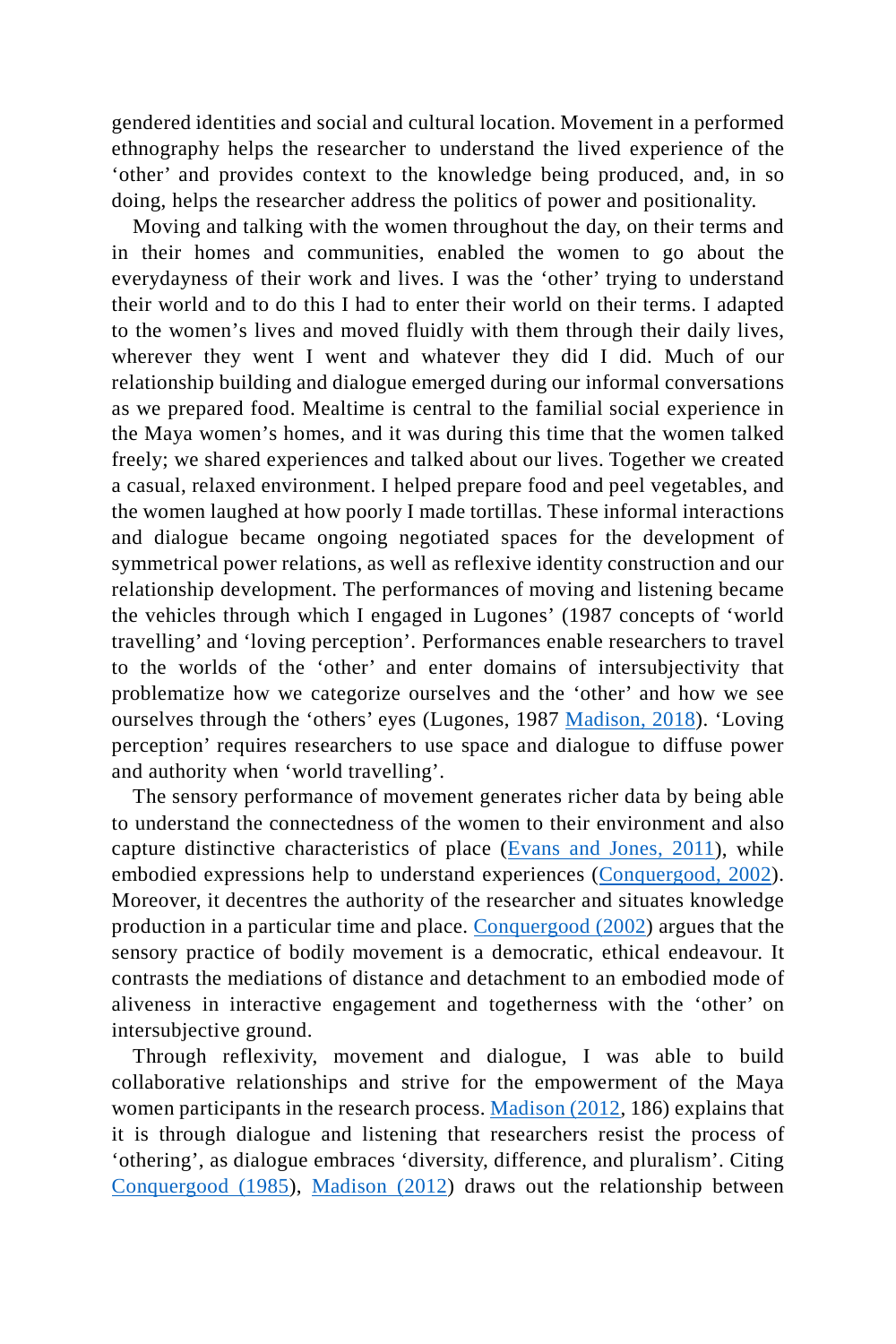reflexivity and listening; listening invites dialogue and dialogue encourages reflection on relationships and the tensions between the self and 'other' in the research process. The result of this brings many different voices into the research without anyone silencing the other. Having a dialogue with participants moves them into the research process (as opposed to being objects of the research) as they are involved and engaged in the production of knowledge. Traditional ethnographies can produce imperialist tendencies in representing participants and their knowledge and thereby collude with the structures of domination (Fine, 1994; Said, 1993; Tuhiwai Smith, 1999. A dialogue with participants is vital to decolonial ethnography as power relations are embedded in ethnography. Dialogic performance helps the researcher address politics/power relations and representational practices and facilitates the mutual creation of knowledge. It is part of 'world travelling', whereby through dialogue the researcher and participant engage in the coperformance of knowledge production. Dialogic performance becomes the space for the 'other' to engage equally in the research process and the researcher to become ethically invested in collaborative representation (Madison, 2006).

Through dialogue the Maya women participants become partners and agents in the research process. Together we explored different areas of their work and lives to workout meaning together. In the practice of my decolonial feminist ethnography, this involved transcribing and reviewing of all interviews, conversations, field notes, observations, photographs and various documents at the end of each day. This enabled me to develop a preliminary understanding of the women's lives and work. With this, the following day I discussed the development of my understanding with the women to gauge their opinion and perspective. In so doing, provisional ideas and findings were worked out together. This became an iterative, ongoing process throughout my research. The women were agentic in the research process, thereby ensuring that I was not re-imposing dominant structures that have oppressed them but acknowledging their agency in the telling of their story.

The performance of listening in a decolonial feminist ethnography goes beyond the sense of simply hearing. Listening is a multi-layered, multisensory engagement, whereby relationships are built through connectedness and collaboration, instilling an ethics of co-creation in the research process (Madison, 2018; Fischlin et al., 2013). As explained by Madison (2012), listening goes beyond participants being heard and included, but focuses on voice. Voice is the embodied self of the participants constructed by their social, cultural and historical experiences. Voice, in a decolonial feminist ethnography, recognises subjectivity. Thus, through listening to participants, their personal experiences, knowledge, struggles, resilience, cultural politics etc., are engaged with and explored. The researcher, symbolically and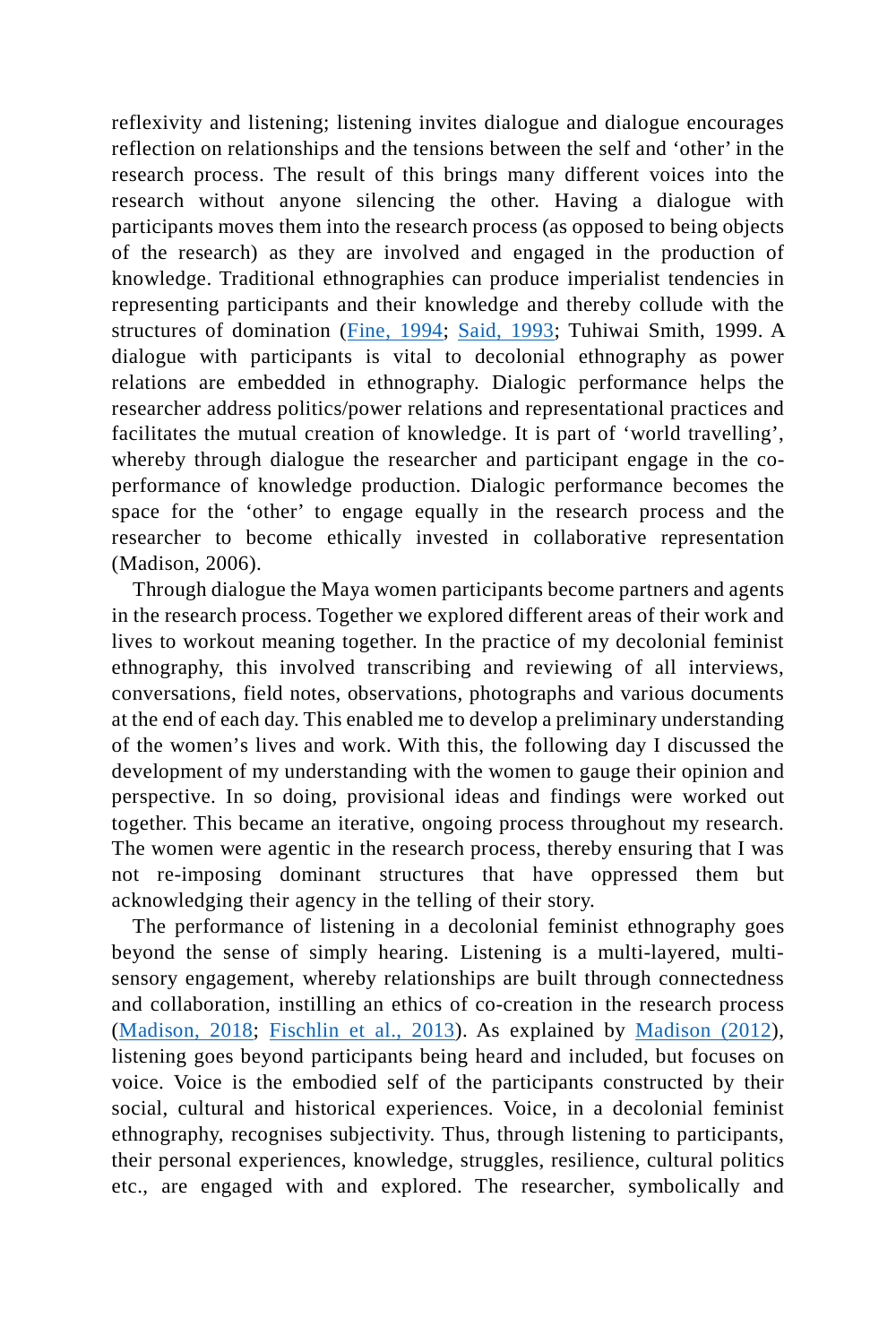temporarily, enters into participants' locations of voice within their own experiences (Madison, 2012). Participants' voices, perspectives and narratives emerge from listening, and driven by an ethical responsibility to their participants, researchers communicate their worlds in their own words. Although the researcher is writing and representing the participants' narratives, the narratives reflect their socially situated lived experiences. In the context of my research, I had to acknowledge that I write from a position of power and privilege, but at the same time, the voices of the Maya women are located with mine in the telling of their story. My decolonial feminist ethnography was localised and grounded in the Maya women's meaning of themselves and their work, and through reflection, listening and moving, we explored their work and lives together. A decolonial feminist ethnography enables the voice of research participants to be heard. However, this voice is not a romanticised representation of the 'other' nor a perpetuation of their 'otherness', but a representation of their lived experiences grounded in their subjectivities.

A decolonial feminist ethnography is a bricolage approach to critical research that embraces the improvisations of sensory preformed ethnography. Together with this, the power and politics of a decolonial feminist ethnography demand ethical responsibility on behalf of the researcher. The coloniality of power has marginalised the voice, knowledge and subjectivities of the 'other'. As put by Conquergood (2002, 146), 'what gets squeezed out by this epistemic violence is the whole realm of complex, finely nuanced meaning that is embodied, tacit, intoned, gestured, improvised, co-experienced'. To strive for the empowerment of research participants, a decolonial feminist ethnography is built on an ethical commitment to respect the voice and knowledge of the 'other' and recognises the politics of power and positionality embedded in the research process. The sensory performances of moving and listening facilitate this by embracing the co-production and co-ownership of knowledge and bring forward different worldviews, knowledges and lived experiences. Removing the abstract and authoritative study of/about subjects, sensory performances provide an opportunity for 'another way of knowing that is grounded in active, intimate, hands-on participation and personal connection' with the 'other' (Conquergood, 2002, 146). Integrating moving and listening into my decolonial feminist ethnography helped me build relationships and address power differentials between myself and the Maya women participants by paying attention to the issues of voice, interactions and dialogue to ensure that they were agentic in the production of knowledge about them.

#### **Conclusion**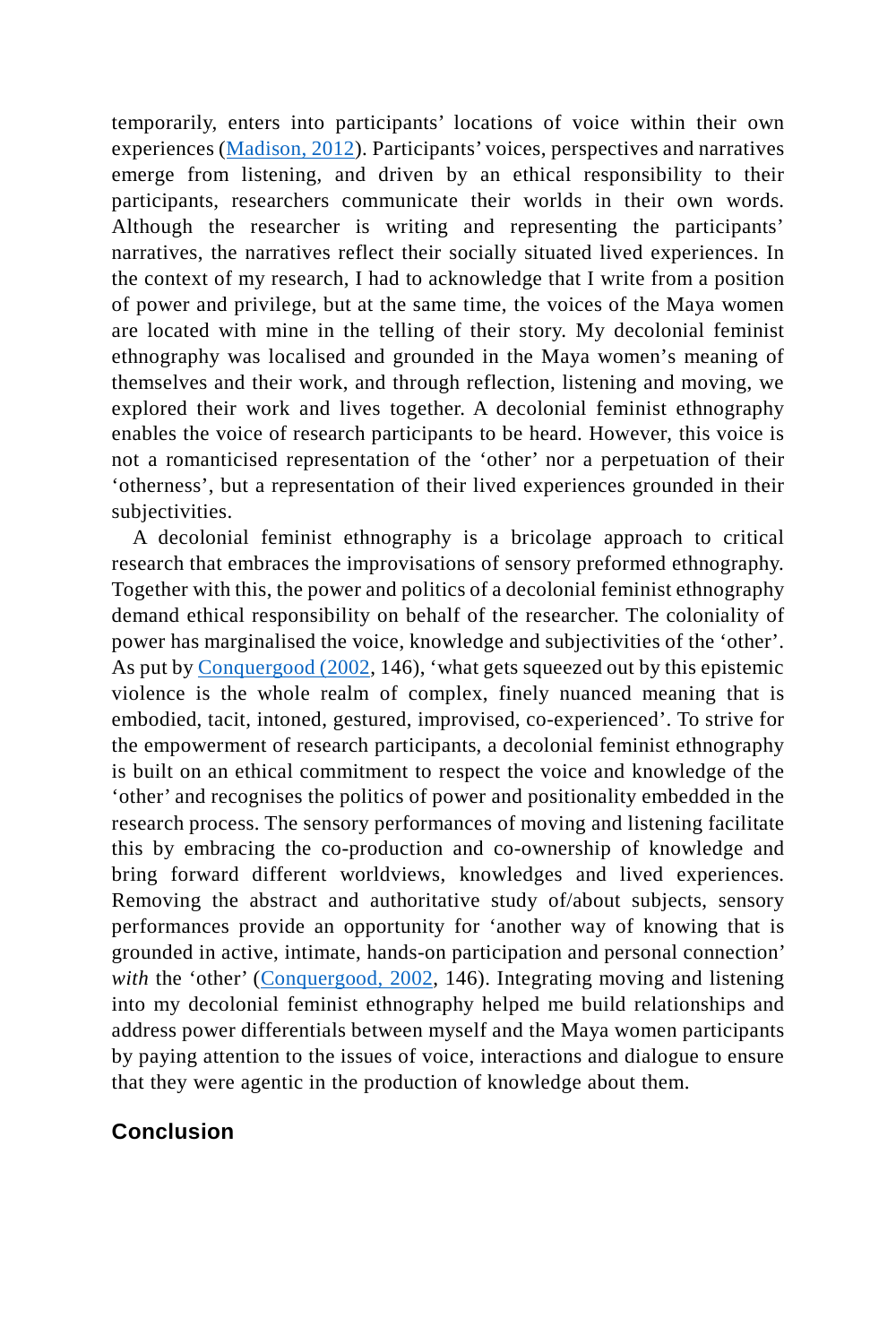This ethnographic approach is just one of many empowering methodologies that create space for more engaged social and organisational research practice (e.g., Bell and Willmott, 2020; Cunliffe and Karunanayake, 2013; Cunliffe and Scaratti, 2017; Reedy and King, 2019; Madison, 2018; Özkazanç-Pan, 2012, among others). This chapter, and the many empowering methodologies challenging traditional research practices, has argued that it is vital to create space for more situated approaches to producing knoweldge in management research that are grounded in ethics and epistemology, as opposed to Western 'scientific rigour', whereby a Western ontology of modernity dominates academic agendas and neo-colonial relations shape the practice of knoweldge production (see Bell et al. 2017). Empowering methodologies foster greater pluralism and innovative approaches to knoweldge production, which can help to pave the way towards the eradication of core-periphery relations in academic knowledge production and dissemination. This is a movement grounded in researcher responsibility and participant agency. It emphasises the need for researchers to take responsibility on how knowledge is produced and the impact of our knowledge claims. This chapter makes a contribution to this movement by providing insight into an alternative empowering approach to research. I have demonstrated how a decolonial feminist ethnography can disrupt the politics of power and positionality and explored why this is important. Specifically, this chapter contributes insight into: (1) the theoretical development of a decolonial feminist ethnography, and (2) how this research can be performed in practice to produce knowledge *with* the 'other'.

Engaging in reflexivity and addressing the power and politics in knowledge production it become possible to challenge the coloniality of power and integrate the voices, lived experiences and worldviews of 'others' into mainstream management and organisation studies, and thereby produce different forms of knowledge/ways of knowing and create a new geopolitics of knowledge. Empowering methodologies have the ability to promote social transformation. By challenging inequalities that are embedded in the research process, particularly with those who are 'othered', an empowering methodology ensures participants are agents in the production of knowledge about them (Davis, 2008; Ross, 2017). A decolonial feminist ethnography is an empowering methodology that acknowledges the researcher's responsibility to research participants, particularly the 'other', and addresses this in practice by means of ongoing reflexivity to ensure participants are agentic in research. This approach to research thereby focuses on the importance of ethics and epistemology in shaping the processes of knowledge production.

'Loving perception', dialogic performance and ethics are among the many concepts and practices integrated into my decolonial feminist ethnography, yet they all require researchers to understand that all individuals, including their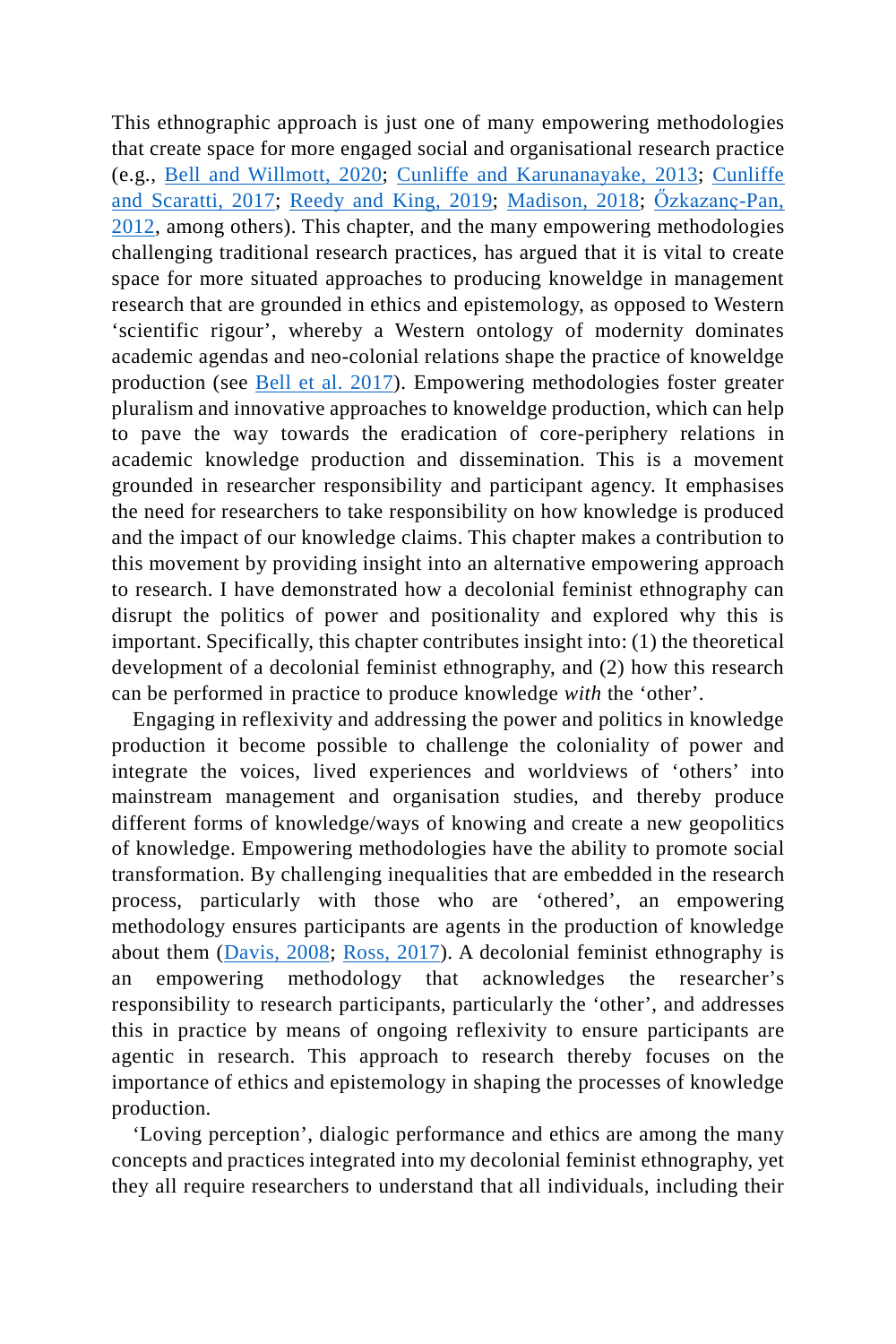knowledge, worldview and lived experiences, are valuable and deserving of understanding. This in turn leads to a more understanding society where differences and 'otherness' are accepted, while also offering a 'more adequate, richer, better account of a world, in order to live in it well and in a critical, reflexive relation to our own and others' practices' (Haraway, 1988, 579).

In undertaking a decolonial feminist ethnographic performance, researchers can come to understand the worldviews and the lived experiences of the 'other'. This is an act of integrating ethics, epistemology and empowerment. Decolonial feminist theory critiques Western representation of the 'other' and reveals how knowledge produced in and by the West is layered with colonial power, thereby creating and sustaining a politics of Western knowledge dominance and rendering the 'other' an object of knowledge (Mignolo, 2007 Prasad, 2003; Said, 1978). Applying this theoretical lens to critical ethnography enables a researcher to understand knowledge as situated. That is, knowledge is embedded within a social, cultural, historical and political time and place that reflects contextual features and lived experiences (Haraway, 1988). A decolonial feminist ethnography values all knowledge and lived experiences as equal, and in so doing provides a new framework within the geopolitics of knowledge production, one that demands respect for the pluralization of differences.

#### **Note**

#### **References**

- Alvesson, M., Hardy, C. and Harley, B. (2008) Reflecting on reflexivity: Reflexive textual practices in organisation and management theory. *Journal of Management Studies* 45(3): 480–501.
- Anzaldúa, G. (2007) *Borderlands: The New Mestiza*. San Francisco, CA: Aunt Lute Books.
- Bell, E., Kothiyal, N. and Willmott, H. (2017) Methodology-as-technique and the meaning of rigour in globalized management research. *British Journal of Management* 28(3): 534–550.
- Bell, E. and Willmott, H. (2020) Ethics, politics and embodied imagination in crafting scientific knowledge. *Human Relations* 73(10): 1366–1387.
- Bhambra, G.K. (2014) Postcolonial and decolonial dialogues. *Postcolonial Studies* 17(2): 115–121.
- Brewis, J. and Wray-Bliss, E. (2008) Re-searching ethics: Towards a more reflexive critical management studies. *Organization Studies* 29(12): 1521–1540.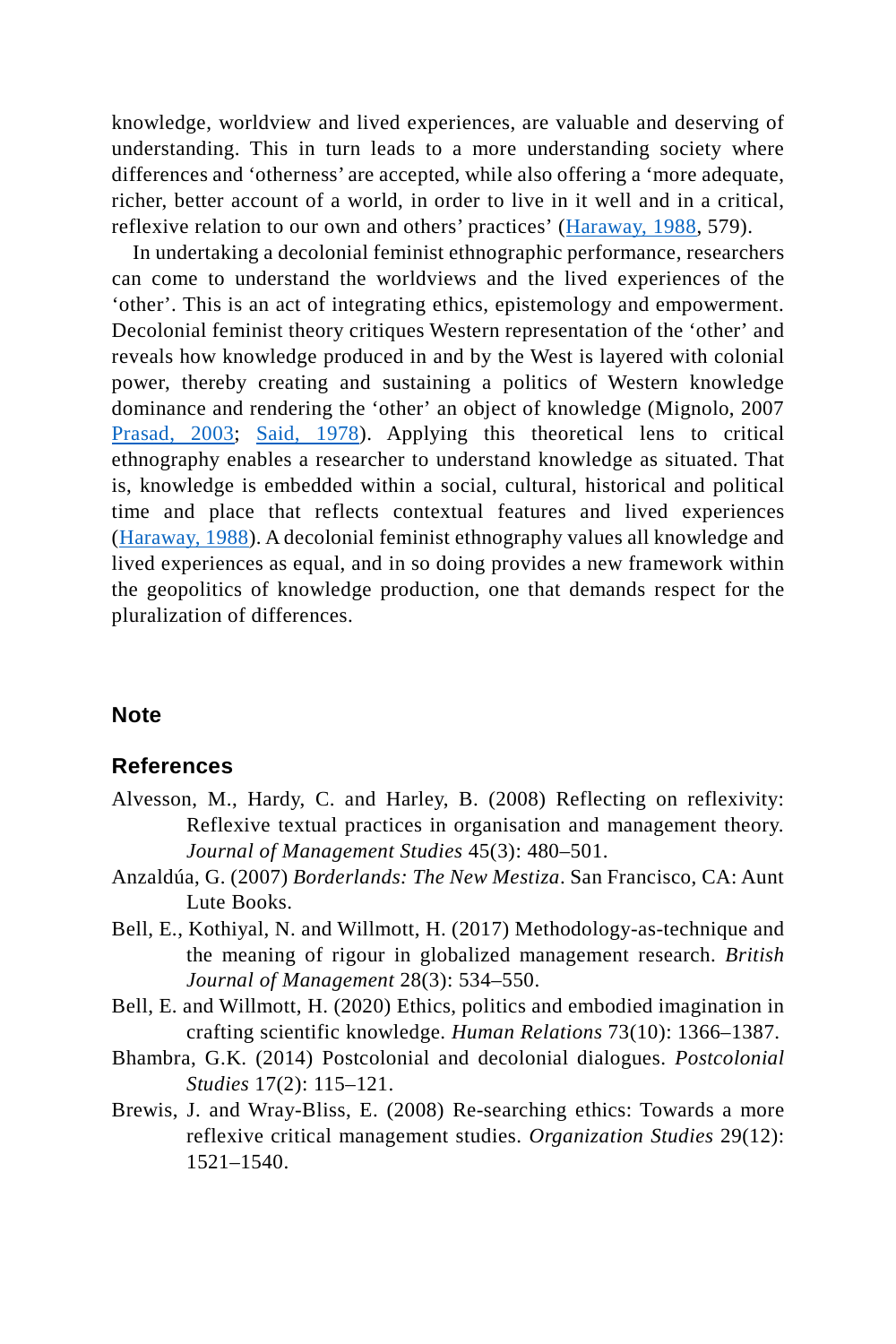- Ceci Misoczky, M. (2011) World visions in dispute in contemporary Latin America: development x harmonic life. *Organization* 18(3): 345– 363.
- Ceci Misoczky, M. (2019) Contributions of Aníbal Quijano and Enrique Dussel for an anti-management perspective in defence of life. *Cuadernos de Administración* 32(58).
- Conquergood, D. (1985) Performing as a moral act: Ethical dimensions of the ethnography of performance. *Text and Performance Quarterly* 5(2): 1–13.
- Conquergood, D. (2002) Performance studies: Interventions and radical research. *The Drama Review* 46(2): 145–156.
- Cunliffe, A.L. (2003) Reflexive inquiry in organizational research: Questions and possibilities. *Human Relations* 56(8): 983–1003.
- Cunliffe, A.L. and Karunanayake, G. (2013) Working within hyphen-spaces in ethnographic research: Implications for research identities and practice. *Organizational Research Methods* 16(3): 364–392.
- Cunliffe, A.L. and Scaratti, G. (2017) Embedding impact in engaged research: Developing socially useful knowledge through dialogical sensemaking. *British Journal of Management* 28(1): 29–44.
- Davis, C.S. (2008) Empowerment. In *The Sage Encyclopaedia of Qualitative Research Methods*, edited by Lisa M. Given, 260–261. London: Sage.
- Denzin, N.K. (2003) *Performance Ethnography: Critical Pedagogy and the Politics of Culture*. Thousand Oaks, CA: Sage Publications.
- Denzin, N.K. and Lincoln, Y.S. (1999) *The Sage Handbook of Qualitative Research*. Thousand Oaks, CA: Sage Publications.
- Dussel, E. and Ibarra-Colado, E. (2006) Globalization, organisation and the ethics of liberation. *Organisation* 13(4): 489–508.
- Escobar, A. (2007) Worlds and knowledges otherwise: The Latin American modernity/coloniality research program. *Cultural Studies* 21(2–3): 179–210.
- Escobar, A. (2010) Latin America at a crossroads. *Cultural Studies* 24(1): 1– 65.
- Evans, J. and Jones, P. (2011) The walking interview: Methodology, mobility and place. *Applied Geography* 31(2): 849–858.
- Fine, M. (1994) Working the hyphens: Reinventing self and other in qualitative research. In *The Sage Handbook of Qualitative Research*, edited by Norman K. Denzin and Yvonna S. Lincoln, 70–82. Thousand Oaks, CA: Sage Publications.
- Fischlin, D., Heble, A. and Lipsitz, G. (2013) *The Fierce Urgency of Now: Improvisation, Rights, and the Ethics of Cocreation*. Durham, NC: Duke University Press.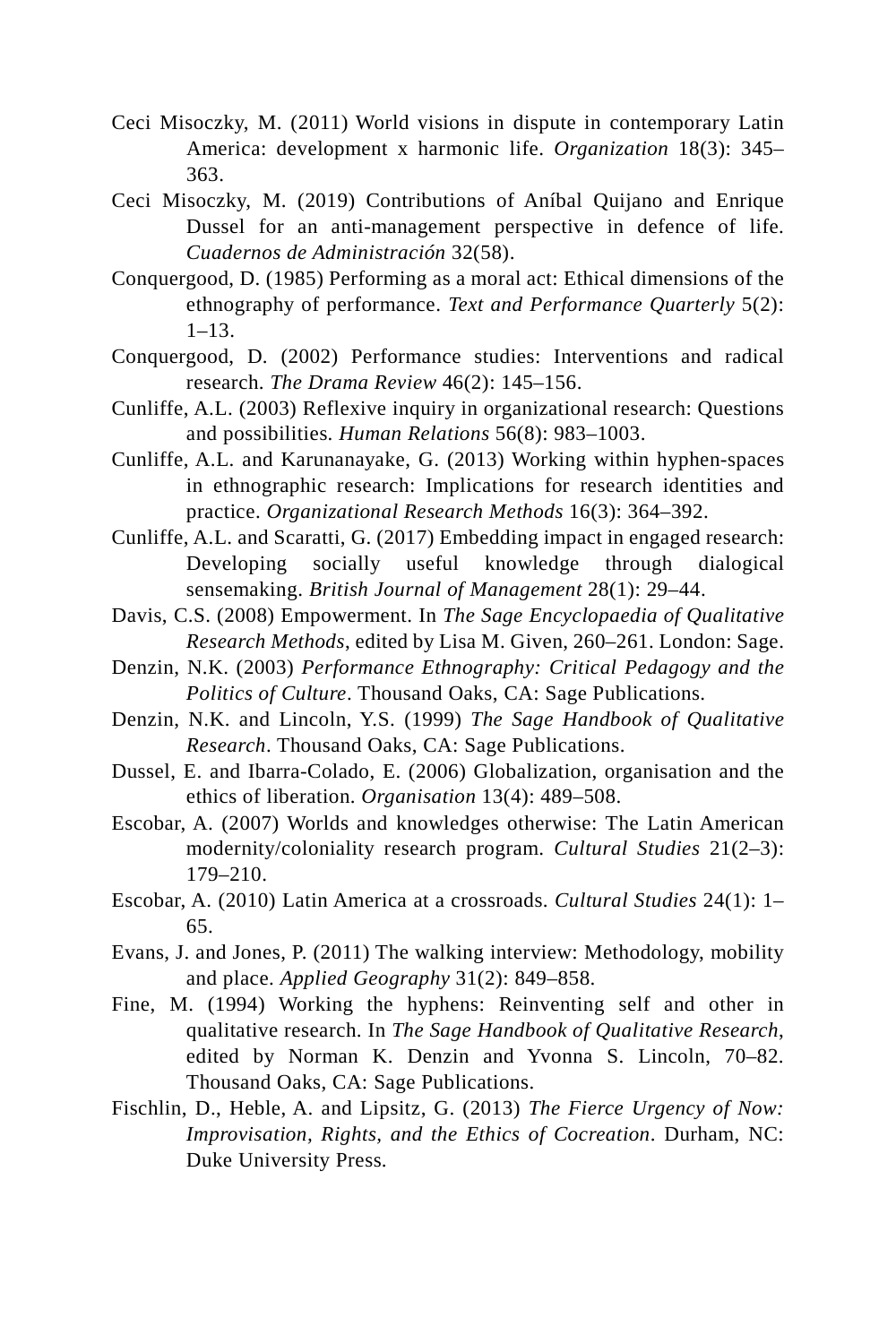- Foley, D.E. (2002) Critical ethnography: The reflexive turn. *International Journal of Qualitative Studies in Education* 15(4): 469–490.
- Grosfoguel, R. (2007) The epistemic decolonial turn. *Cultural Studies* 21(2– 3): 211–223.
- Guba, E.G. and Lincoln, Y.S. (1994) Competing paradigms in qualitative research. In *The Handbook of Qualitative Research*, edited by Norman K. Denzin and Yvonna S. Lincoln, 105–117. Thousand Oaks, CA: Sage Publications.
- Haraway, D. (1988) Situated knowledges: The science question in feminism and the privilege of partial perspective. *Feminist Studies* 14(3): 575– 599.
- Harding, S. (2016) Latin American decolonial social studies of scientific knowledge: Alliances and tensions. *Science, Technology, & Human Values* 41(6): 1063–1087.
- Hardy, C., Phillips, N. and Clegg, S. (2001) Reflexivity in organization and management theory: A study of the production of the research subject. *Human Relations* 54(5): 531–560.
- Ibarra-Colado, E. (2006) Organization studies and epistemic coloniality in Latin America: Thinking Otherness from the margins. *Organization* 13(4): 463–488.
- Kincheloe, J.L. (2001) Describing the bricolage: Conceptualizing a new rigor in qualitative research. *Qualitative Inquiry* 7(6): 679–692.
- Kincheloe, J.L. (2005) *Critical Constructivism Primer*. New York, NY: P. Lang.
- Kincheloe, J.L. and McLaren, P. (2005) Rethinking critical theory and qualitative research. In *The Sage Handbook of Qualitative Research*, edited by Norman K. Denzin and Yvonna S. Lincoln, 303–342. Thousand Oaks, CA: Sage Publications.
- Kincheloe, J.L., McLaren, P. and Steinberg, S.R. (2015) Critical pedagogy and qualitative research: Moving to the bricolage. In *The Landscape of Qualitative Research*, edited by Norman K. Denzin and Yvonna S. Lincoln, 163–177. Thousand Oaks, CA: Sage Publications.
- Krumer-Nevo, M. and Sidi, M. (2012) Writing against othering. *Qualitative Inquiry* 18(4): 299–309.
- Kusenbach, M. (2003) Street phenomenology: The go-along as ethnographic research tool. *Ethnography* 4(3): 455–485.
- Lugones, M. (1987) *Playfulness, World-Travelling, and Loving Perception. The Woman That I Am: The Literature and Culture of Contemporary Women of Color*. PhD Dissertation, State University of New York.
- Lugones, M. (2008) The coloniality of gender. *Worlds & Knowledges Otherwise* 2(Spring): 1–17.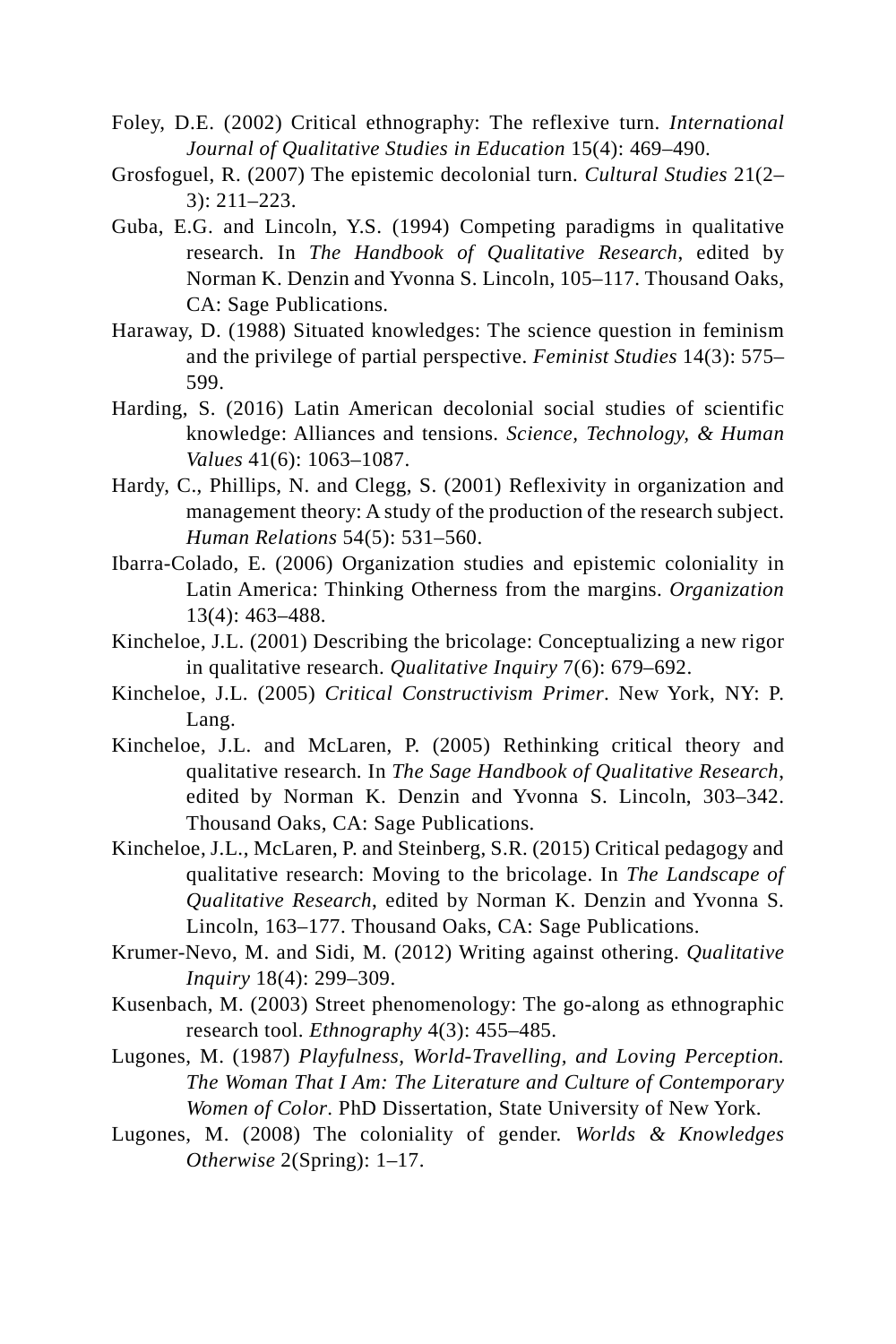- Lugones, M. (2010) Toward a decolonial feminism. *Hypatia: A Journal of Feminist Philosophy* 25(4): 742–759.
- Madison, D.S. (2006) The Dialogic Performative in Critical Ethnography, Text and Performance Quarterly, 26(4): 320-324.
- Madison, D.S. (2012) *Critical Ethnography: Method, Ethnics and Performance*. Thousand Oaks, CA: Sage Publications.
- Madison, D.S. (2018) *Performed Ethnography & Communication: Improvisation and Embodied Experience*. Abingdon: Routledge.
- Manning, J. (2016) Constructing a postcolonial feminist ethnography. *Journal of Organizational Ethnography* 5(2): 90–105.
- Manning, J. (2018) Becoming a decolonial feminist ethnographer: Addressing the complexities of positionality and representation. *Management Learning* 49(3): 311–326.
- McDonald, J. (2013) Coming out in the field: A queer reflexive account of shifting researcher identity. *Management Learning* 44(2): 127–143.
- Mignolo, W.D. (2007) Introduction: Coloniality of power and de-colonial thinking. *Cultural Studies* 21(2): 155–167.
- Mignolo, W.D. (2009) Epistemic disobedience, independent thought and decolonial freedom. *Theory, Culture & Society* 26(7–8): 159–181.
- Mignolo, W.D. (2011) Geopolitics of sensing and knowing: On (de)coloniality, border thinking and epistemic disobedience. *Postcolonial Studies* 14(3): 273–283.
- Miñoso, Y.E., Gómez Correal, D. and Ochoa Muñoz, K. (2014) *Tejiendo de otro Modo: Feminismo, epistemología, y apuestas decoloniales en Abya Yala*. Popayan, CO: Editorial Universidad del Cauca.
- Mohanty, C. (1988) Under Western eyes: Feminist scholarship and colonial discourses. *Feminist Review* 30(1): 61–88.
- Mohanty, C. (2003) *Feminism without Borders: Decolonizing Theory, Practicing Solidarity.* Durham: Duke University Press.
- Őzkazanҫ-Pan, B. (2012) Postcolonial feminist research: Challenges and complexities. *Equality, Diversity and Inclusion: An International Journal* 31(5/6): 573–591.
- Paludi, M.I., Helms Mills, J. and Mills, A. (2019) Cruzando fronteras: The contribution of a decolonial feminism in organization studies. *Management & Organizational History* 14(1): 55–78.
- Parpart, J.L. (1993) Who is the 'other'? A postmodern feminist critique of women and development theory and practice. *Development and Change* 24(3): 439–464.
- Prasad, A. (2003) *Postcolonial Theory and Organizational Analysis: A Critical Engagement*. New York: Palgrave Macmillan .
- Prashad, V. (2012) Dream history of the Global South. *Interface: A Journal for and about Social Movements* 4(1): 43–53.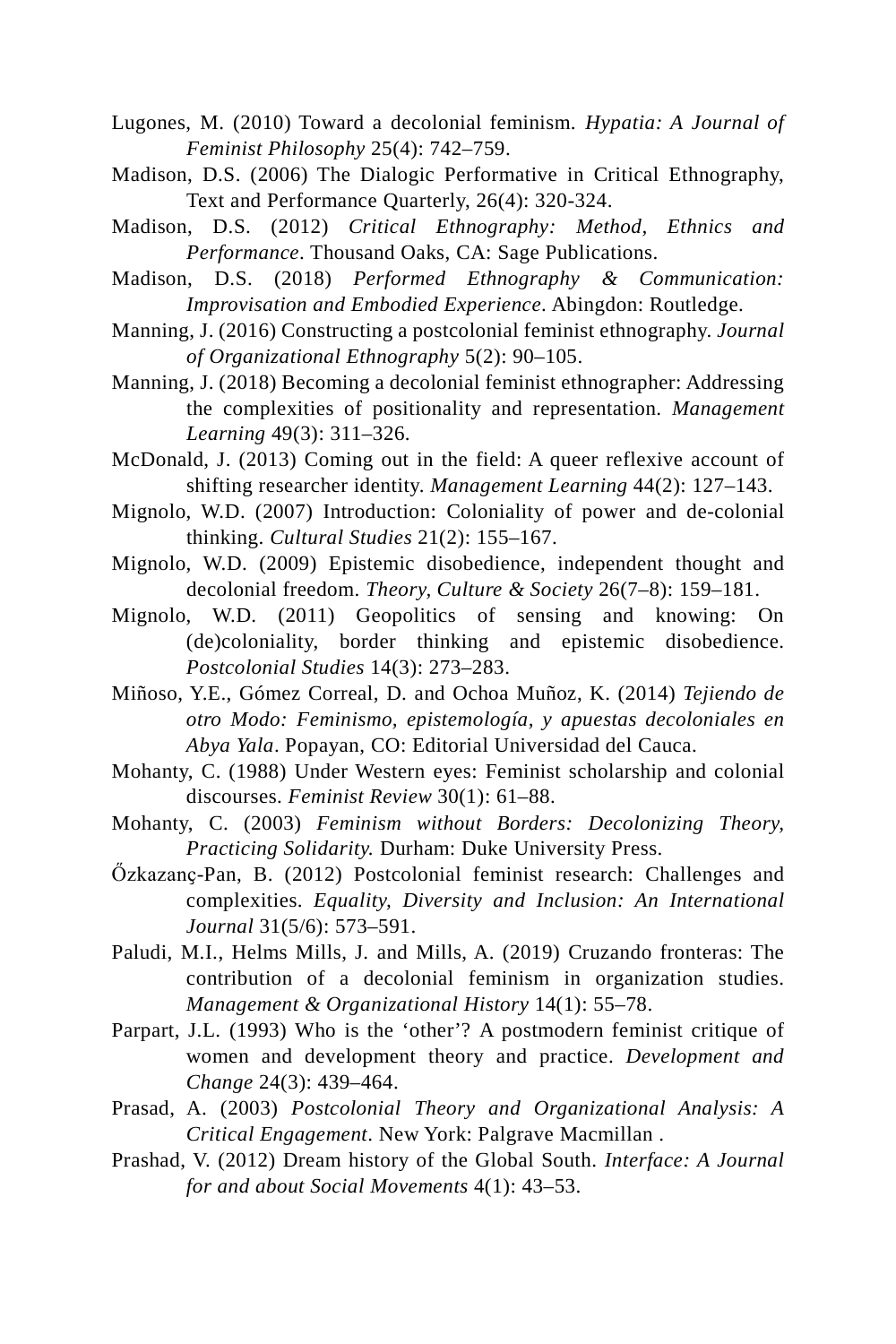- Quijano, A. (2000) Coloniality of power and eurocentrism in Latin America. *Nepantla: Views from South* 1(3): 533–580.
- Quijano, A. (2007) Coloniality and modernity/rationality. *Cultural Studies* 21(2): 168–178.
- Reedy, P.C. and King, D.R. (2019) Critical performativity in the field: Methodological principles for activist ethnographers. *Organizational Research Methods* 22(2): 564–589.
- Ross, K. (2017) Making empowering choices: How methodology matters for empowering research participants. *Forum Qualitative Sozialforschung/Forum: Qualitative Social Research* 18(3).
- Said, E.W. (1978) *Orientalism*. New York: Vintage Books.
- Said, E.W. (1993) *Culture and Imperialism*. New York: Vintage Books.
- Schiwy, F. (2007) Decolonization and the question of subjectivity: Gender, race and binary thinking. *Cultural Studies* 21(2–3): 271–294.
- Spivak, G.C. (1988) Can the subaltern speak? In *Marxism and the Interpretation of Culture*, edited by C. Nelson and L. Grossberg, 271– 313. Urbana: University of Illinois Press.
- Sultana, F. (2007) Reflexivity, positionality and participatory ethics: Negotiating fieldwork dilemmas in international research. *ACME: An International E-Journal for Critical Geographies* 6(3): 374–385.
- Till, K. (2009) Ethnography. In *International Encyclopaedia of Human Geography*, edited by R. Kitchin and N. Thrift, 626–631. Oxford: Elsevier.
- Tuhiwai Smith, L.T. (1999) *Decolonizing Methodologies: Research and Indigenous Peoples*. London: Zed Books.